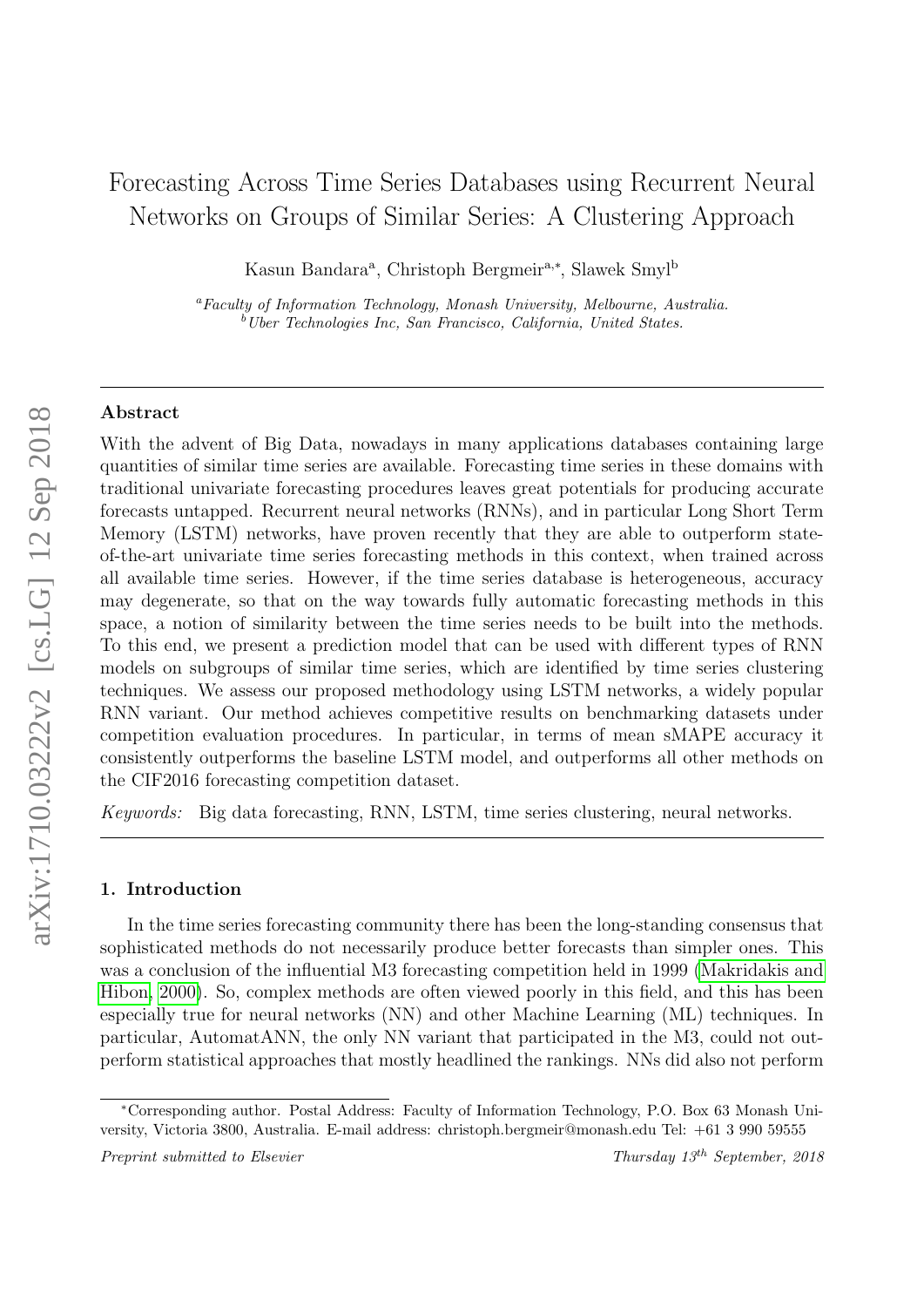well in subsequent competitions, e.g., in the NN3 and NN5 forecasting competitions, which were held specifically for ML methods. In the NN3 competition [\(Crone et al., 2011\)](#page-29-0), only one participating ML method was able to outperform damped trend exponential smoothing, and none of the methods was able to outperform the Theta method, which is equivalent to simple exponential smoothing with drift [\(Hyndman and Billah, 2003\)](#page-30-0). Both these methods are relatively simple standard methods in time series forecasting.

Nonetheless, over the past two decades, numerous advances have been developed on the way to uncover the true potential of NNs for time series forecasting. Recent developments have been mainly around preprocessing techniques such as deseasonalization and detrending to supplement the NN's learning process, and novel NN architectures such as recurrent neural networks (RNN), echo state networks (ESN), generalized regression neural networks (GRNN) and ensemble architectures to uplift the constraints of the conventional NN architecture [\(Nelson et al., 1999;](#page-31-1) [Zhang and Qi, 2005;](#page-32-0) [Ilies et al., 2007;](#page-30-1) [Rahman et al., 2016;](#page-31-2) [Yan,](#page-32-1) [2012;](#page-32-1) [Zimmermann et al., 2012\)](#page-32-2). Also, careful selection of network parameters with the right choice of model architectures have proven that now NNs can be a strong alternative to traditional statistical forecasting methods [\(Adya and Collopy, 1998;](#page-29-1) [Zhang et al., 1998;](#page-32-3) [Crone et al., 2011\)](#page-29-0).

Though some works have shown that NNs can be competitive even in situations where few data is available [\(Kourentzes et al., 2014a;](#page-30-2) [Trapero et al., 2012\)](#page-32-4), they typically realize their full potential in situations with more data. From short individual series the amount of information that can be extracted is limited [\(Zhang et al., 1998;](#page-32-3) [Yan, 2012\)](#page-32-1). In such a situation, simpler, more rigid models not sensitive to noise and with reasonable prior assumptions about the data will typically perform well. Complex models, in contrast, may not have enough data to fit their parameters reliably, and without proper regularization they are in danger of overfitting, i.e., they may fit to the random noise in the training data. On the other hand, when more data is available, more model parameters can be estimated reliably, prior assumptions about the data get less important, and more generic, complex models can be estimated without being prone to overfitting. With more data available, also the distinction between signal and noise becomes clearer and simple models will not be able to fit complex signals and they underfit. In non-parametric methods such as NNs, the amount of model parameters and therewith model complexity can be increased when the amount of available data increases. So, when their model complexity is controlled adequately they are suitable for both situations, though in situations with less data they have strong competition from simpler, more specialized models that make reasonable prior assumptions about the data, and modelling of prior knowledge and model complexity needs to be done carefully. A specialty of time series forecasting is that these considerations often even hold if large amounts of data are available in a time series. The distant past is typically less useful for forecasting, as underlying patterns and relationships will have changed in the meantime, so that the amount of data with relevant characteristics for forecasting is still limited.

So, a common notion is that unless the underlying time series is very long and from a very stable system, NNs will not be able to substantially outperform simpler models, as they will not have enough data to fit complex models or they will not handle non-stationarity in the data adequately (Hyndman, 2016).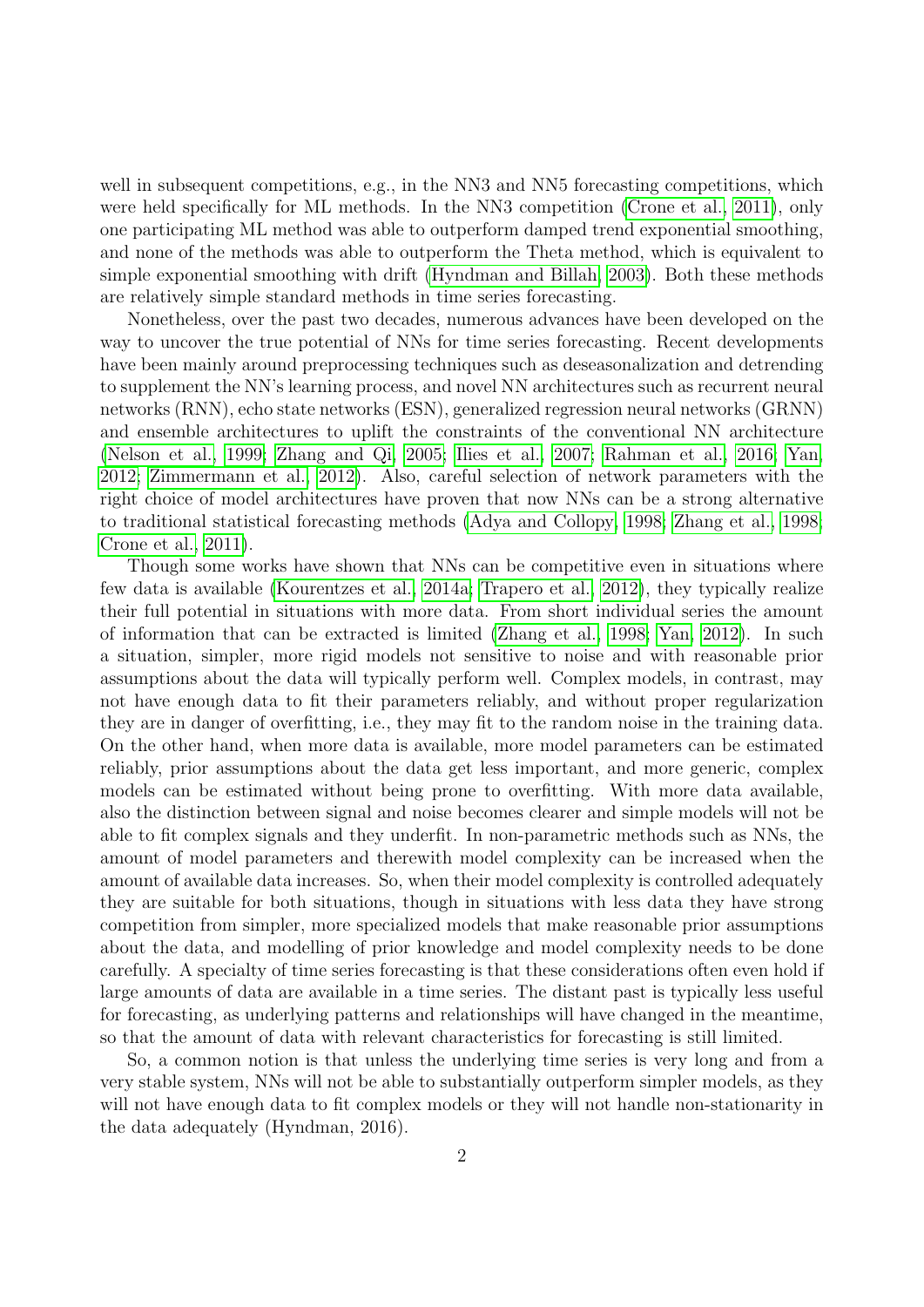These general considerations from a univariate time series context also do not readily change with the advent of "Big Data", where ever increasing quantities of data are collected nowadays by many companies for the routine functioning of their businesses, for example server performance measures in computer centers, sales in retail of thousands of different products, measurements for predictive maintenance, smart meter data, etc. This is because in a time series context, availability of more data does not usually mean that the isolated series change or contain more data, e.g., that they are longer or have a higher sampling rate, as these are determined by the application and not by capturing and storage capabilities. Instead, it means that large quantities of related, similar series are available.

So, despite Big Data being a natural contributor to forecasting by providing vast quantities of data, state-of-the-art time series forecasting techniques are yet to uncover its true potential. This is mainly because traditional univariate forecasting techniques treat each time series separately, and forecast each series in isolation. Therefore, forecasting time series in these domains with traditional univariate forecasting procedures leaves great potential for producing more accurate forecasts untapped, as a separate model is built for each time series, and no information from other series is taken into account.

Here, a competitive advantage unfolds to forecasting models that can be trained globally across all series, where traditional univariate forecasting techniques such as ETS, ARIMA, Theta, etc., are unable to exercise. To exploit the similarities between related time series, methods to build global models across sets of time series have been introduced. For example, [Hartmann et al.](#page-30-3) [\(2015\)](#page-30-3) introduce a cross-sectional regression model to sets of related time series observed at the same period of time to alleviate the presence of missing values in a single time series. Also, [Trapero et al.](#page-32-5) [\(2015\)](#page-32-5) use a pooled regression model by aggregating sets of related time series to produce reliable promotional forecasts in the absence of historical sales data. However, universal function approximation properties, i.e., capacity to estimate linear and non-linear functions [\(Cybenko, 1989;](#page-29-2) [Hornik, 1991\)](#page-30-4), along with the large quantities of time series data available with the exposure of Big Data, have positioned NNs as ideal candidates to exploit the information dispersed across many time series.

RNNs, and in particular Long Short-term Memory (LSTM) networks have become increasingly popular to fill this gap. They are naturally suited for modelling problems that demand capturing dependency in a sequential context, and are able to preserve knowledge as they progress through the subsequent time steps in the data. As a result, RNN architectures are heavily used in domains such as Natural Language Processing [\(Mikolov et al., 2010\)](#page-31-3), machine translation [\(Sutskever et al., 2014\)](#page-31-4), and speech recognition [\(Graves et al., 2013\)](#page-30-5), and are also gaining popularity in time series research [\(Fei and Yeung, 2015;](#page-29-3) Pawlowski and [Kurach, 2015;](#page-31-5) [Lipton et al., 2015;](#page-30-6) [Zimmermann et al., 2012\)](#page-32-2). Recently, they have proven to be very competitive in the work of [Smyl](#page-31-6) [\(2016\)](#page-31-6) who presented an algorithm that was able to win the CIF2016 forecasting competition for monthly time series (Stěpnička and Burda, [2016\)](#page-31-7), outperforming state-of-the-art univariate algorithms such as ETS [\(Hyndman et al.,](#page-30-7) [2008\)](#page-30-7), BaggedETS [\(Bergmeir et al., 2016\)](#page-29-4), Theta [\(Hyndman and Billah, 2003\)](#page-30-0), and ARIMA [\(Box et al., 2015\)](#page-29-5).

When building such global models for a time series database, now the problem arises that these global models are potentially trained across disparate series, which may be detrimental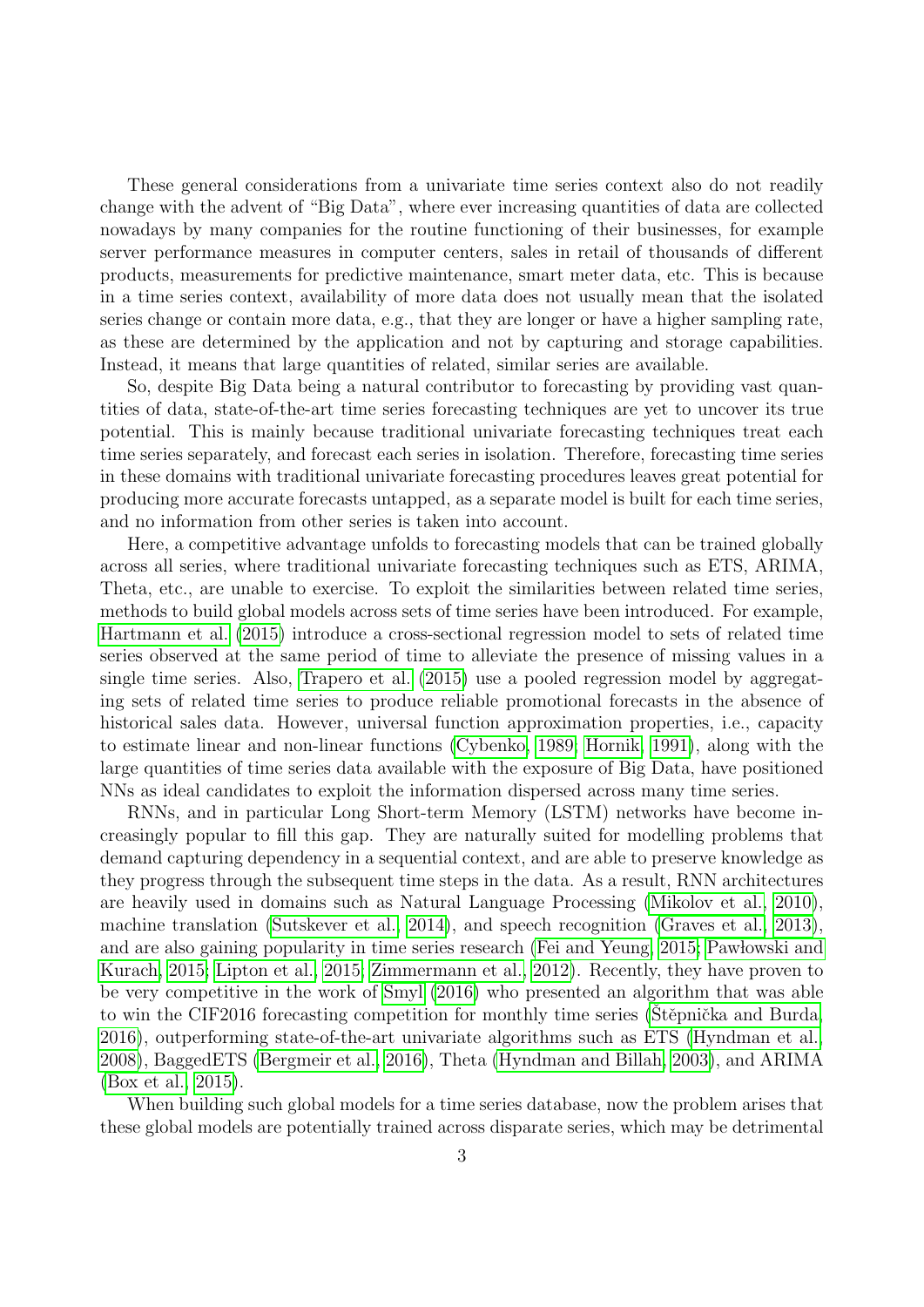to the overall accuracy. We propose to overcome this shortcoming by building separate models for subgroups of time series. The grouping can be based on additional domain knowledge available, or, in the absence of such a natural grouping, we propose a fully automatic mechanism that works on time series databases in general, which accounts for the dissimilarities in a set of time series. The proposed methodology can be generalised to any RNN variant such as LSTMs, Gated Recurrent Units (GRUs), and others. To assess our methodology, we use LSTMs, a promising RNN variant, which is heavily used in the sequence modeling paradigm. In particular, we propose to augment the original RNN forecasting framework developed by [Smyl and Kuber](#page-31-8) [\(2016\)](#page-31-8) with a time series clustering schema that improves the capability of the RNN base algorithm by exploiting similarities between time series.

Specifically, our proposed method initially discovers clusters of similar series from the overall set of time series, as an augmentation step to exploit the similarity between time series. We propose a feature-based clustering approach using a set of interpretable features of a time series to obtain meaningful clusters. Firstly, we extract the respective features from a time series using the method proposed by [Hyndman et al.](#page-30-8) [\(2015b\)](#page-30-8). Then, the "Snob" clustering algorithm, a mixture model based on the Minimum Message Length (MML) concept, introduced by [Wallace and Dowe](#page-32-6) [\(2000\)](#page-32-6), is applied to the extracted feature vector, to obtain the clusters. Once we distinguish the time series based on their feature properties, for each cluster of time series, we build a separate RNN predictive model. We stabilize the variance of the series, and then we handle seasonality by a two-staged approach including deterministic deseasonalization of the series and seasonal lags. The trend is handled by a window normalization technique. Our results show that prior subgrouping of time series is able to improve the performance of the baseline RNN model in many situations.

The rest of the paper is organized as follows. In Section [2,](#page-3-0) we provide a brief review on the evolution of neural networks in time series forecasting and an overview of time series clustering approaches. In Section [3,](#page-6-0) we discuss the proposed methodology in detail. Section [4](#page-19-0) presents the experimental setup and the results, and Section [5](#page-28-0) concludes the paper.

# <span id="page-3-0"></span>2. Related work

In the following, we discuss related work in the areas of forecasting with NNs and clustering methods for time series.

#### 2.1. Forecasting with Neural Networks

The powerful data-driven self-adaptability and model generalizability enable NNs to uncover complex relationships among samples and perform predictions on new observations of a population, without being constrained by assumptions regarding the underlying data generating process of a dataset. These promising characteristics are further strengthened by the universal function approximation properties that NNs possess [\(Cybenko, 1989;](#page-29-2) [Hornik,](#page-30-4) [1991\)](#page-30-4). Therefore, NNs are popular for classification and regression, and also in time series forecasting when external regressors and additional knowledge is available. In pure univariate time series forecasting, over the past two decades, NN architectures have been advocated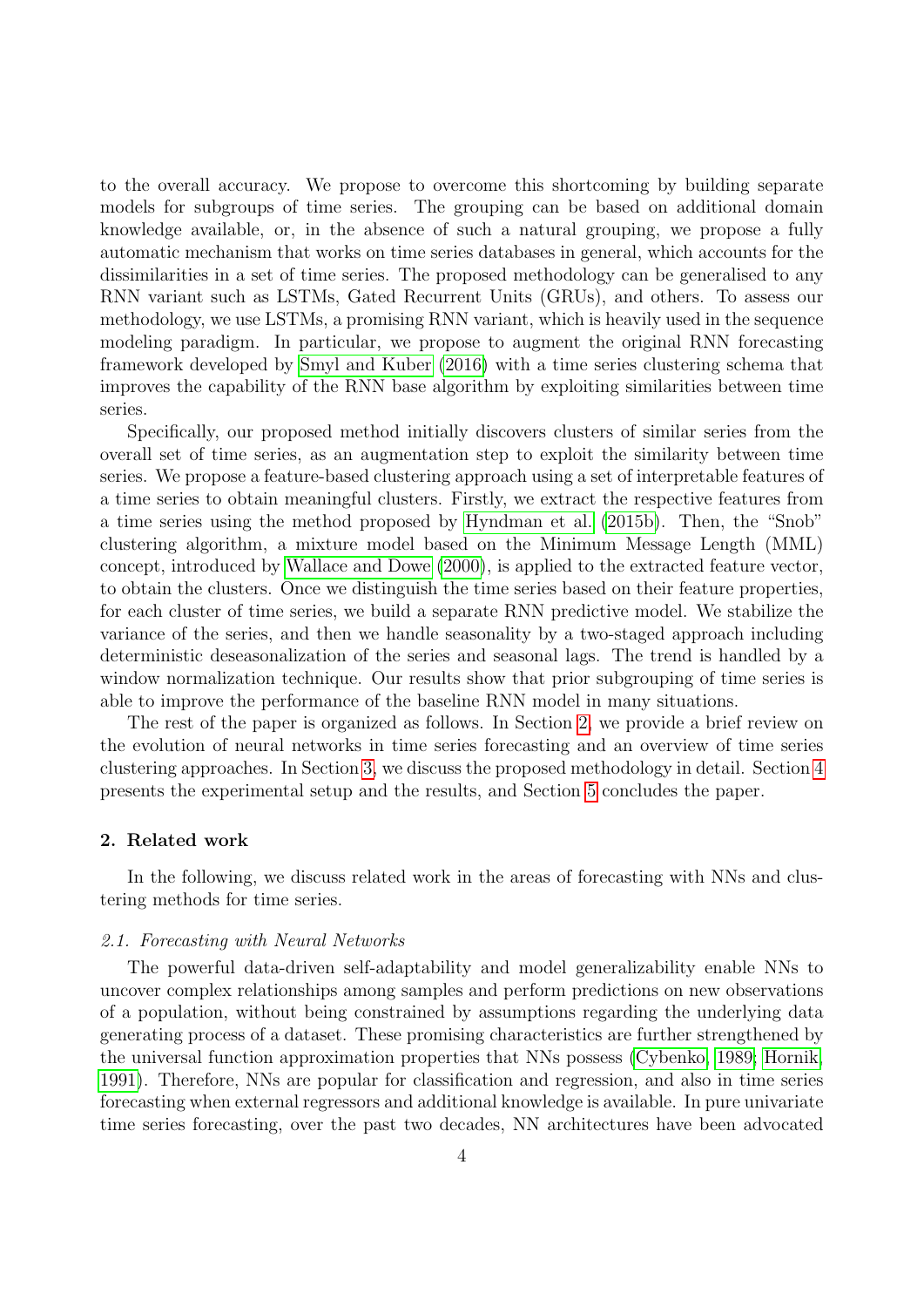as a strong alternative to traditional statistical forecasting methods [\(Zhang et al., 1998\)](#page-32-3). Researchers have been increasingly drawing their interest towards developing and applying different NN models for time series forecasting. This includes multi-layer perceptrons (MLP), GRNNs, ensemble architectures, RNNs, ESNs and LSTMs, while MLPs are being the most widely used NN variant for time series forecasting thus far. For a detailed description of the MLP architecture and its widespread applications employed in time series forecasting see [Zhang et al.](#page-32-3) [\(1998\)](#page-32-3).

[Yan](#page-32-1) [\(2012\)](#page-32-1) highlights several design implications of the MLP architecture for time series forecasting, such as a large number of design parameters, long training time, a potential of the fitting procedure to suffer from local minima, etc. To overcome these shortcomings, those authors introduce GRNN, a special type of neural network that contains a single design parameter and carries out a relatively fast training procedure compared to vanilla MLP. Also, they incorporate several design strategies (e.g., fusing multiple GRNNs) to automate the proposed modelling scheme to make it more desirable for large-scale business time series forecasting.

There has been an increasing popularity of NNs with ensemble architectures for time series forecasting [\(Crone et al., 2011;](#page-29-0) [Rahman et al., 2016;](#page-31-2) [Barrow and Crone, 2016;](#page-29-6) [Kourentzes](#page-30-9) [et al., 2014b;](#page-30-9) [Ben Taieb et al., 2011;](#page-29-7) [Zhang and Berardi, 2001;](#page-32-7) [Barrow et al., 2010\)](#page-29-8). In general, ensembles generate multiple versions of predictors, which when combined provide more stable prediction models with less variance and higher generalizability. Many variations of ensemble architectures have been employed in time series forecasting, such as model stacking [\(Rahman et al., 2016;](#page-31-2) [Crone et al., 2011\)](#page-29-0), bagging and boosting [\(Barrow and Crone, 2016;](#page-29-6) [Kourentzes et al., 2014b\)](#page-30-9). They address various aspects of data, parameter, and model uncertainties of the NN models.

More recently, RNN architectures are increasingly gaining interest in the time series forecasting community [\(Zimmermann et al., 2012;](#page-32-2) [Fei and Yeung, 2015;](#page-29-3) [Lipton et al., 2015\)](#page-30-6), as they have properties that make them suitable for forecasting. We provide a detailed overview of RNN algorithms in Section [3.1](#page-6-1) and discuss their superior suitability over conventional MLP architectures to model sequential data such as time series. For example, an ESN [\(Ilies et al., 2007\)](#page-30-1), a special variant of RNN, was able to perform best among AI contenders in the NN3 competition [\(Crone et al., 2011\)](#page-29-0), and LSTMs, another popular form of RNNs that are specifically introduced to alleviate the limitations of vanilla RNNs, have been successfully applied in several time series forecasting applications [\(Tian and Pan, 2015;](#page-32-8) [Duan et al., 2016;](#page-29-9) [Lee et al., 2015\)](#page-30-10).

However, despite the architectural suitability and increasing developments in the use of RNN architectures for time series forecasting, many existing studies exhibit design weaknesses, so that the forecasting community remains hesitant. This includes lack of empirical evidence and absence of evaluation metrics and standard benchmarks that are widely accepted in the forecasting community [\(Armstrong, 2006;](#page-29-10) [Scott Armstrong, 2001\)](#page-31-9).

### <span id="page-4-0"></span>2.2. Time Series Clustering

We distinguish three main approaches to time series clustering [\(Warren Liao, 2005\)](#page-32-9), namely algorithms that work directly with distances on raw data points (distance-based),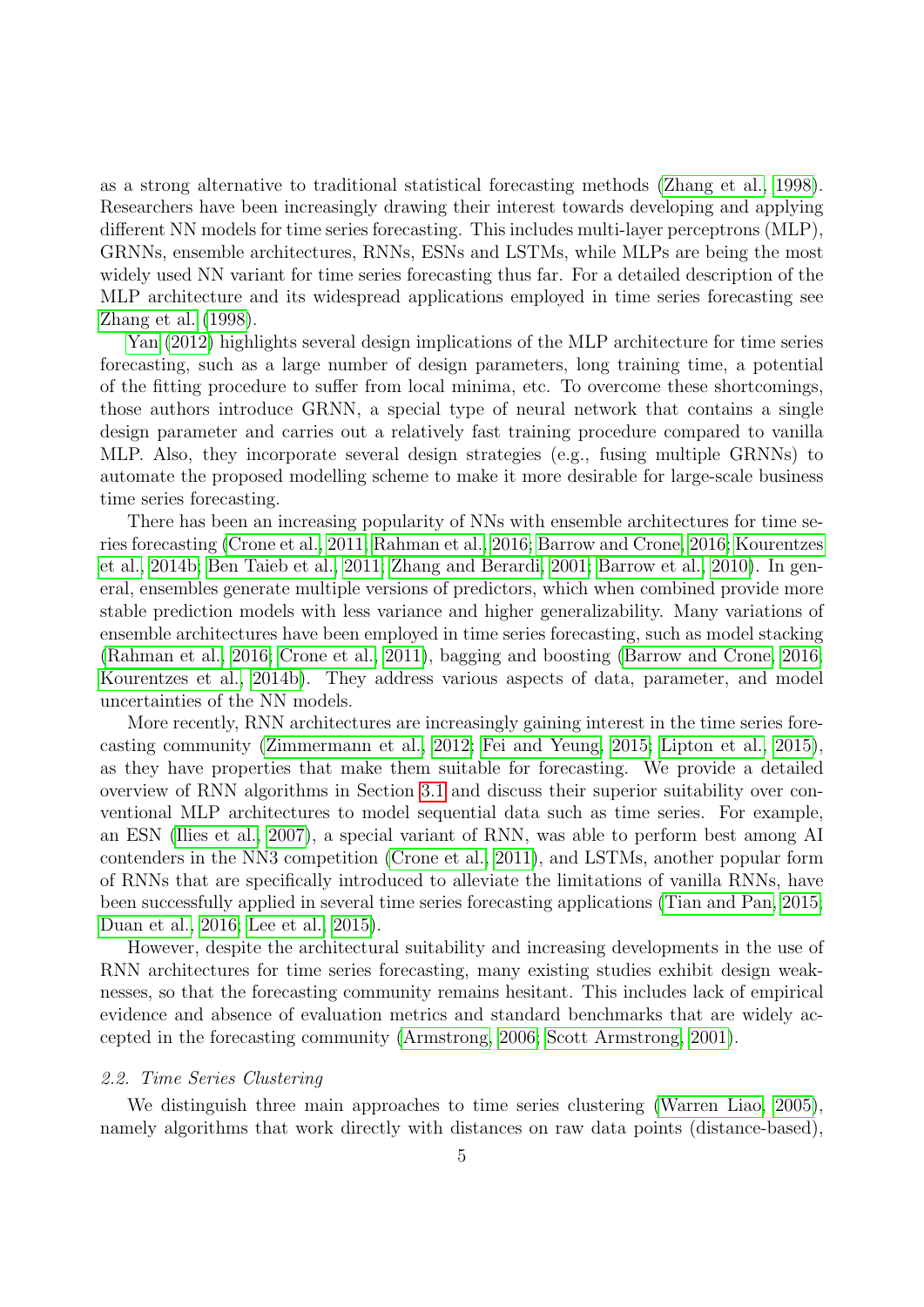indirectly with features extracted from the raw data (feature-based), or indirectly with models built from the raw data (model-based).

The performance of distance-based clustering approaches depends greatly on the particular distance metric used. Defining an adequate distance measure for raw time series can be a challenging task, and has to consider noise, different length of the series, different dynamics, different scales, etc. Also, many such measures mostly focus on the shape of the respective time series [\(Aghabozorgi et al., 2015\)](#page-29-11), and they may yield unintuitive results and limited interpretability [\(Wang et al., 2006\)](#page-32-10).

Therefore, we focus on feature-based clustering techniques, which, instead of capturing similarity of point values using a distance metric, use sets of global features obtained from a time series to summarize and describe the salient information of the time series. Featurebased approaches can be more interpretable and more resilient to missing and noisy data [\(Wang et al., 2006\)](#page-32-10). The feature-based clustering is comprised of two stages, namely a feature extraction phase and the clustering phase, for which standard clustering approaches can be used.

In terms of feature extraction, there is a lot of work present in the literature investigating the use of features of a time series as a data-mining tool for extracting useful patterns [\(Nanopoulos et al., 2001;](#page-31-10) [Wang et al., 2006;](#page-32-10) [Fulcher and Jones, 2014;](#page-30-11) Mörchen, 2003). The two main approaches that we identify are to either extract as many features as possible or to use a limited set of carefully selected features that are interpretable and have a justification in the application case. Following the first approach, [Fulcher and Jones](#page-30-11) [\(2014\)](#page-30-11) introduce an automated feature construction process, using a large database of time series operations, which allows those authors to construct over 9000 different features, representing a wide range of properties of time series. As such a large amount of features seems not practical for our purpose, and limiting the amount of features is desirable, in our proposed framework we follow the second approach, and use a set of self-describable features proposed by [Hyn](#page-30-8)[dman et al.](#page-30-8) [\(2015b\)](#page-30-8) to obtain a meaningful division of clusters. These suggested features are designed to capture the majority of the dynamics that can be observed in time series common in many application cases, such as trends, seasonality, autocorrelation, etc. Table [1](#page-6-2) summarizes the respective feature vector that is extracted from an individual time series. In our work, we use the implementation available in R, in the tsmeasures function from the anomalous-acm package [\(Hyndman et al., 2015b\)](#page-30-8).

The feature extraction phase is then followed by a clustering phase that discovers the optimal grouping between the time series by applying a conventional clustering algorithm to the extracted feature vector. Again, a host of different clustering methods exist, an overview gives, e.g., [Berkhin](#page-29-12) [\(2006\)](#page-29-12). We use a mixture-model-based clustering algorithm called "Snob", which we discuss in detail in Section [3.3.](#page-11-0) The algorithm is not as popular as other clustering techniques, but it has a couple of advantages, e.g., it is capable of determining the optimal number of clusters in a dataset, which is an essential feature on the way towards a fully autonomous forecasting framework.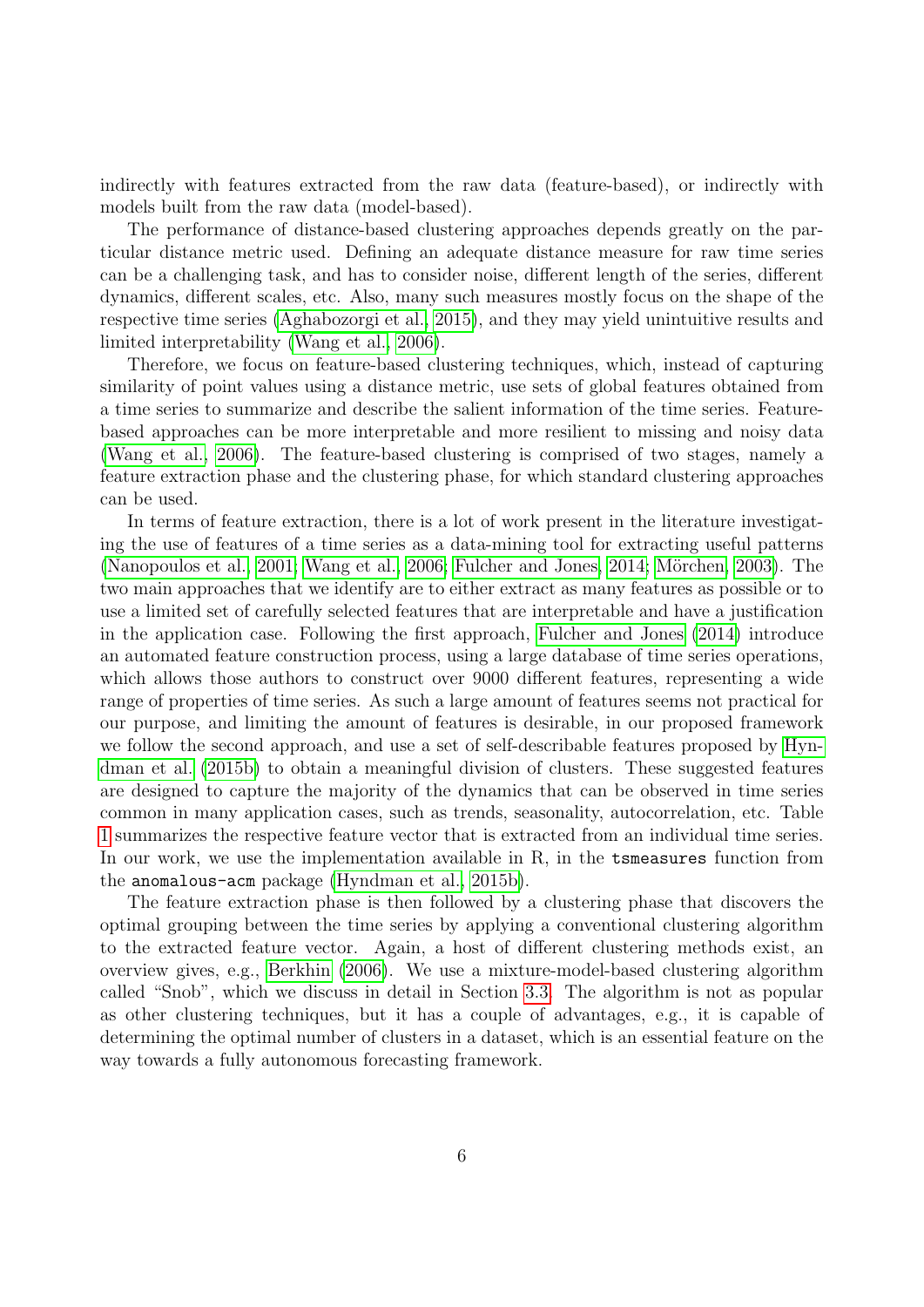| Feature              | Description                      |
|----------------------|----------------------------------|
| Mean                 | Mean                             |
| $\operatorname{Var}$ | Variance                         |
| ACF1                 | First order of autocorrelation   |
| Trend                | Strength of trend                |
| Linearity            | Strength of linearity            |
| Curvature            | Strength of curvature            |
| Season               | Strength of seasonality          |
| Peak                 | Strength of peaks                |
| Trough               | Strength of trough               |
| Entropy              | Spectral entropy                 |
| Lumpiness            | Changing variance in remainder   |
| Spikiness            | Strength of spikiness            |
| Lshift               | Level shift using rolling window |
| Vchange              | Variance change                  |
| Fspots               | Flat spots using disretization   |
| Cpoints              | The number of crossing points    |
| KLscore              | Kullback-Leibler score           |
| Change.idx           | Index of the maximum KL score    |

<span id="page-6-2"></span>Table 1: Summary of features extracted from a time series, following [Hyndman et al.](#page-30-8) [\(2015b\)](#page-30-8)

# <span id="page-6-0"></span>3. Methods

In this section, we describe in detail the different parts of our proposed methodology. We first provide a brief introduction to our base algorithm, i.e., to RNNs and LSTMs. Afterwards, we explain the time series clustering method that is utilized to group sets of similar time series in the absence of other groupings. Finally, we discuss the time series preprocessing techniques used in our forecasting framework. This includes variance stabilization, deseasonalization, and a local normalization in a sliding window approach that structures the training data.

#### <span id="page-6-1"></span>3.1. Recurrent Neural Networks

RNNs are a special type of NNs that are suited to model sequences of variable lengths [\(Elman, 1990\)](#page-29-13). In addition to the standard input and output layer, RNNs contain special hidden layers that are composed of recurrently connected nodes. These hidden layers are commonly referred to as memory states, as they enable the networks to preserve the sequential information and persist the knowledge acquired from subsequent time steps. The past information is retained through a feedback loop topology, where as a part of the input of the current step, the RNN uses the output of the previous time step during the network training. In effect, this recurrent model enables the network to take the previous values into account. There is a whole family of RNN design patterns available to model sequences, which can be distinguished by the type of recurrent architecture they use, i.e., recurrent connections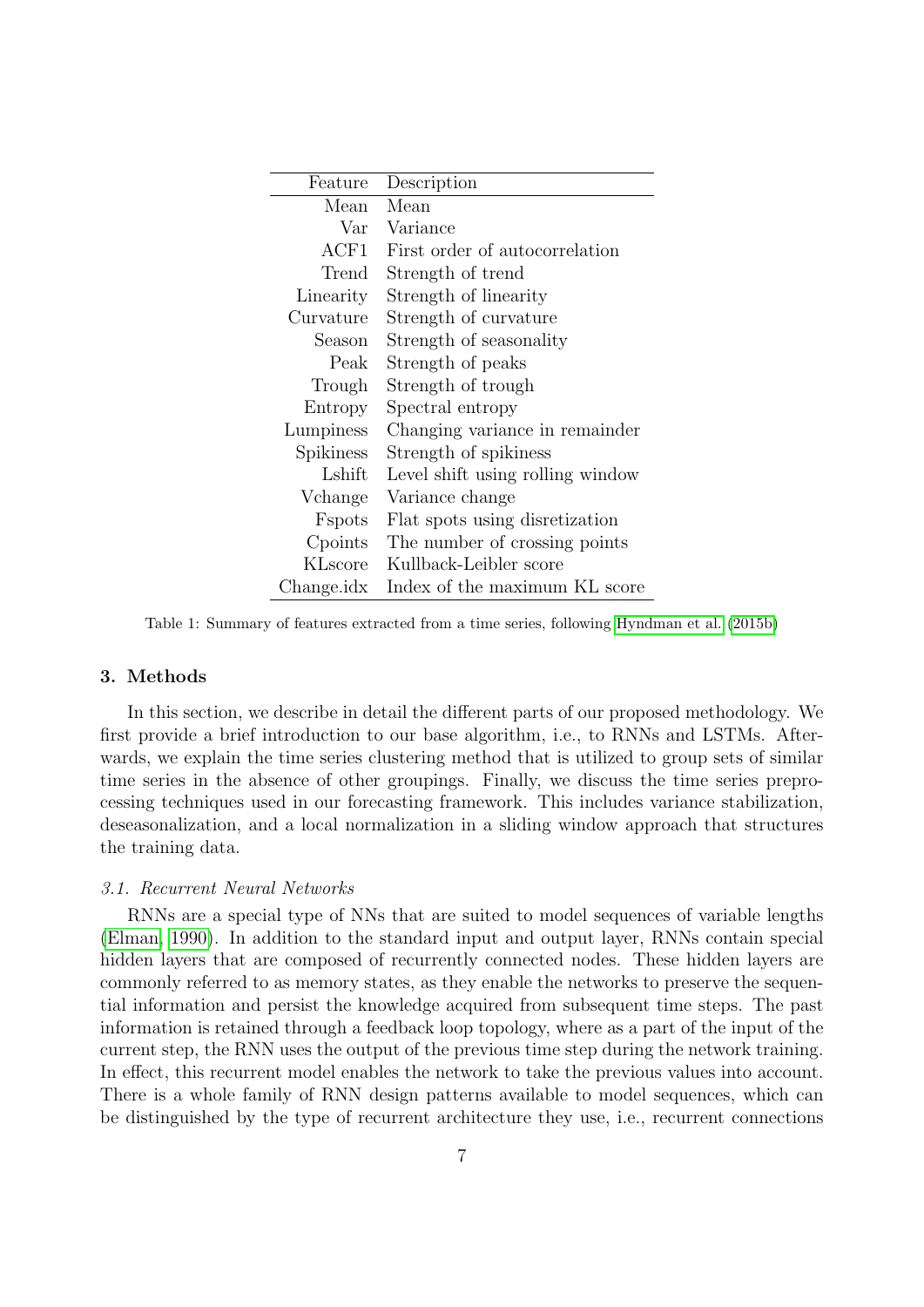between hidden units, or recurrent connections only from the output to the hidden units. For more information on RNN design patters, we refer to [Goodfellow et al.](#page-30-12) [\(2016\)](#page-30-12).



<span id="page-7-0"></span>Figure 1: An unrolled recurrent neural network in time, with the shared weights of U, V, and W.

Figure [1](#page-7-0) shows an example of an RNN unfolded in time, which unrolls the feedback loop to expand the complete sequence of the NN in time. The matrices  $U \in \mathbb{R}^{m \times n}$ , W  $\in \mathbb{R}^{n \times n}$ , and  $V \in \mathbb{R}^{n \times k}$  define the shared weights of the RNN, where the inputs to the hidden connections are parameterized by the weight matrix  $U$ , hidden-to-hidden recurrent connections are parameterized by the weight matrix W, and hidden-to-output connections are parameterized by the weight matrix V. Moreover,  $n, m$ , and  $k$  represent the sizes of state, input, and output vectors, respectively. In this model,  $x_t \in \mathbb{R}^m$  denotes the input at time step t,  $h_t \in \mathbb{R}^n$  denotes the hidden state at time step t,  $h_{t-1} \in \mathbb{R}^n$  denotes the prior state at time step  $(t-1)$ , and  $o_t \in \mathbb{R}^k$  denotes the output at time step t. Note that  $h_t$ represents the "memory" of the network at time step  $t$ , which is computed based on the current input  $x_t$  and the previous hidden state  $h_{t-1}$  at time step  $(t-1)$ . In other words, this is the overall knowledge and reasoning accumulated by the network based on the previous data. The hidden state  $h_t$  and output  $o_t$  at time step t can be formally defined as follows:

$$
h_t = f_{\theta}(Ux_t + Wh_{t-1})
$$

$$
o_t = softmax(Vh_t)
$$

Generally,  $f_{\theta}$  is a non-linear function such as, e.g., tanh, or rectified linear units (ReLu; [Le et al., 2015\)](#page-30-13). Whereas, *softmax* is heavily used in the Natural Language Processing (NLP) context to predict a categorical output  $o_t$  for a given sequence at time step t. RNNs often use backpropagation through time (BPTT; [Williams and Zipser, 1995\)](#page-32-11) and real time recurrent learning (RTRL; [Robinson and Fallside, 1987\)](#page-31-12) as the learning algorithms. These are extensions of the backpropagation algorithm, which unrolls the network through time to propagate the error sequentially.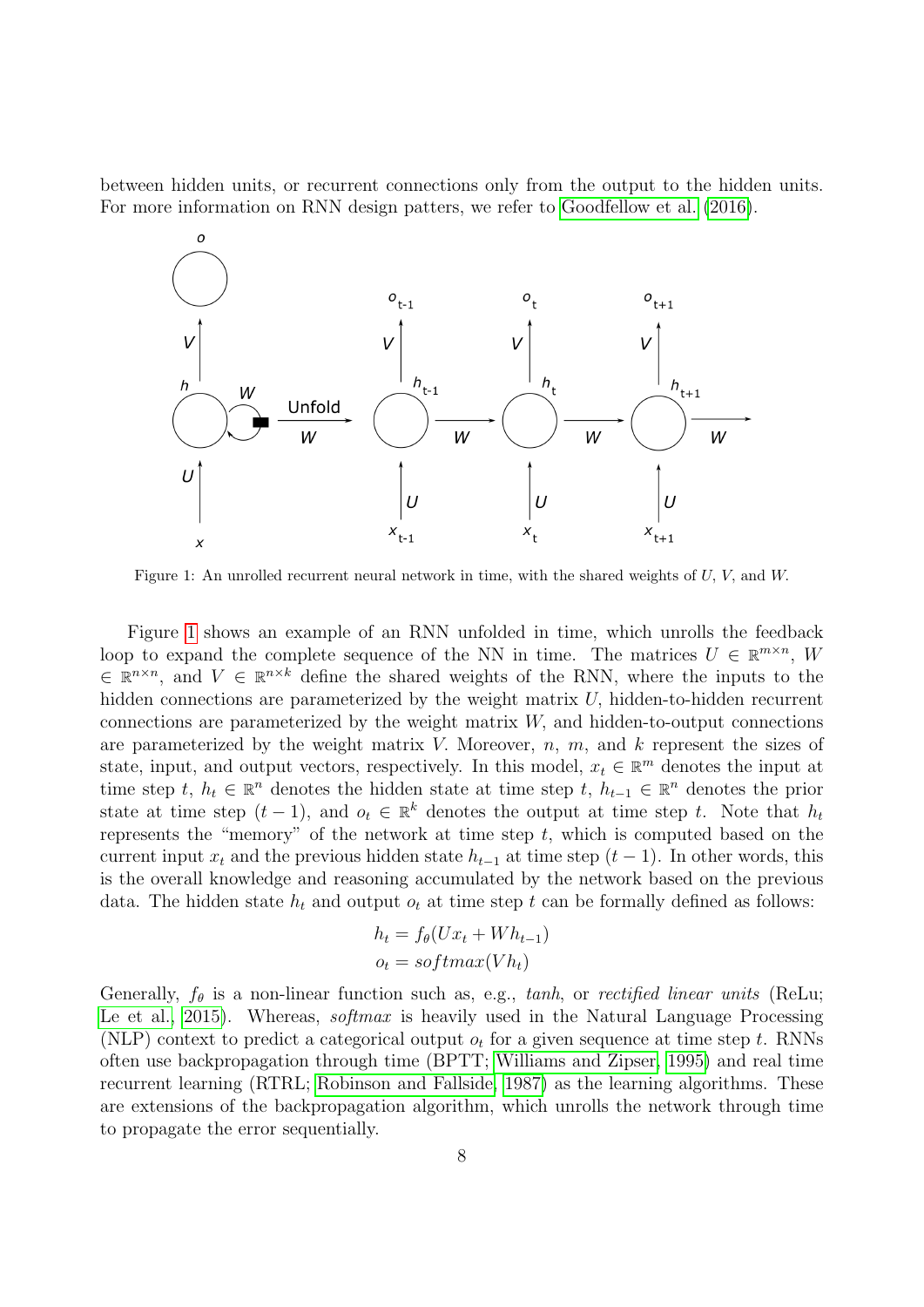RNNs also have a close connection with classical time series forecasting methods, and can be seen as an extension of statistical ARMA models. For example, consider a general class of an  $ARMA(p,q)$  model, defined as:

$$
x_t = c + \sum_{i=1}^p \phi_i x_{t-i} + \sum_{j=1}^q \theta_j \varepsilon_{t-j} + \varepsilon_t
$$

Here,  $p$  denotes the order of lags in the autoregressive model and  $q$  denotes the order of error terms in the moving average model. Moreover, c is a constant and  $\varepsilon_t$  is a white noise error term. Likewise, with time series data, NNs can construct non-linear autoregressive models using time lagged observations and explanatory variables. Also, the recurrent nature of an RNN enables the model to construct weighted moving average terms of past forecasting errors using the information acquired from  $(t - 1)$  time steps and actual values at time step  $(t)$ , e.g., through BPTT. Therefore, a non-linear generalization of the linear ARMA model can be expressed as follows:

$$
y_t = g(y_{t-1}, y_{t-2}, \cdots, y_{t-p}, \varepsilon_{t-1}, \varepsilon_{t-2}, \cdots, \varepsilon_{t-q}) + \varepsilon_t
$$

Here, g represents an unknown smooth function and  $\varepsilon_t$  is a white noise error term. For a detailed derivation and non-linear approximation of feedforward networks and fully interconnected RNNs to g, we refer to [Connor et al.](#page-29-14) [\(1992,](#page-29-14) [1994\)](#page-29-15). Hence, an unrolled RNN in time approximates the statistical ARMA framework, in the sense that it is a nonlinear approximation of autoregressive moving average models, which can be expressed as a  $NARMA(p,q)$  model. We note that due to their internal state and their ability to capture long-term dependencies, one could also argue that RNNs are related to state-space models and generalize exponential smoothing. However, to the best of our knowledge this analogy has not been discussed extensively in the literature.

Several properties distinguish RNNs from traditional MLPs, which makes them more appropriate for sequence modelling. As discussed earlier, the output feedback topology held by RNNs provides a notion of memory to the system, while accounting for non-trivial dependencies between the records. This task is handled by the internal state vector  $(h_t)$  that acts as a memory to persist the past information, while accounting for the dependencies that are longer than a given training input window. Whereas conventional feed-forward models such as MLPs are unable to bring such notion of memory to their network training process. This is essential while modelling sequences, and in particular time series, where the order of the observations is important. Also, RNN architectures support modelling of variable length input and output vectors, which makes them more suitable to sequence modelling compared to traditional MLPs, which are often constrained by a fixed length of inputs and outputs. Furthermore, unlike in vanilla MLPs, which use different weight parameters at each hidden layer, RNNs share the same set of weight parameters, i.e.,  $U, V$ , and  $W$ , during the network training process. This reduces the total number of parameters to be learned by the algorithm and decreases the risk of overfitting.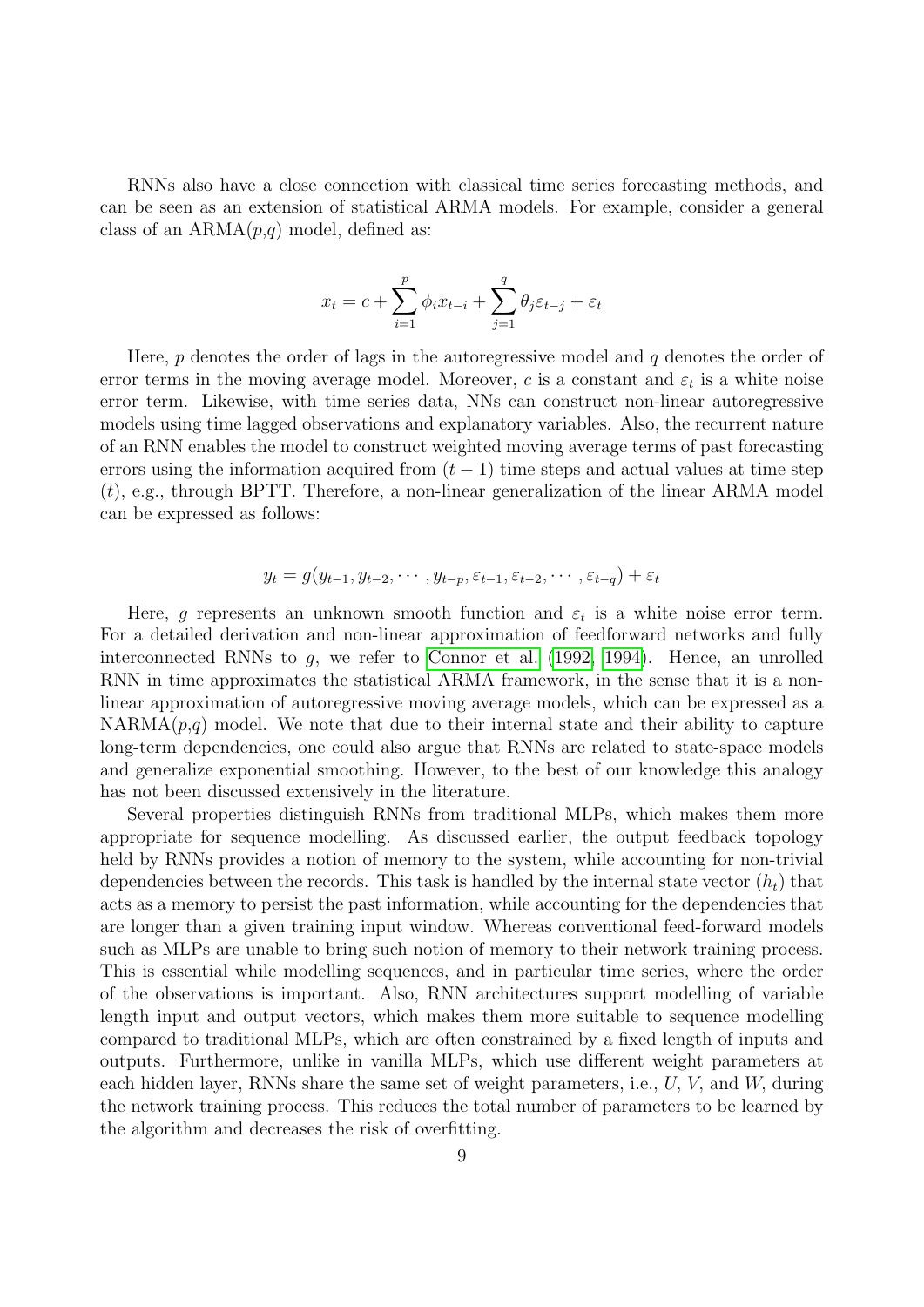Even though RNN architectures are quite capable of capturing short-term dependencies in sequential data, they often have difficulties in learning long-term dependencies from distant past information. This is caused by the vanishing gradient problem [\(Hochreiter, 1991;](#page-30-14) [Bengio et al., 1994\)](#page-29-16), which is a well-known constraint in gradient based learning algorithms. Generally, gradient-based learning techniques determine the influence of a given input, based on the sensitivity of network parameters on the output. For example, as the length of a sequence grows, the corresponding error gradient is propagated through the network many steps. As a result, the gradient decays exponentially as it progresses through the chain, leaving a small impact on the output from the initial elements of the sequence. This decreases the information retention ability of RNNs, while failing to capture the potential impact from initial inputs to the network output.

# 3.2. Long Short-Term Memory Networks

LSTM networks were introduced by [Hochreiter and Schmidhuber](#page-30-15) [\(1997\)](#page-30-15), to address the long term memory shortage of vanilla RNNs. The LSTM extends the RNN architecture with a standalone memory cell and a gating mechanism that regulates the information flow across the network. The gating mechanism is equipped with three units, namely: input, forget, and output gate. This mechanism cohesively determines which information to be persisted, how long it is to be persisted, and when it is to be read from the memory cell.

As a result, LSTMs are capable of retaining key information of input signals, and ignore less important parts. This memory cell has a recurrently self-connected linear unit called "Constant Error Carousel" (CEC), which contains a state vector  $(C_t)$  that allows to preserve dependencies for the long-term. Consequently, in contrast to vanilla RNNs, LSTMs preserve information and propagate errors for a much longer chain in the network, and overcome the vanishing gradient problem. In fact, LSTMs possess the ability of remembering over 100 steps of a sequence (Längkvist et al., [2](#page-10-0)014). Figure 2 illustrates the basic structure of an LSTM memory block with a one cell architecture (following [R2RT Blog, 2016\)](#page-31-13). In the figure,  $x_t \in \mathbb{R}^m$  denotes the input at time step  $t, C_{t-1} \in \mathbb{R}^n$  and  $C_t \in \mathbb{R}^n$  denote the cell state at time steps t and  $(t-1)$ , while  $h_t \in \mathbb{R}^n$  and  $h_{t-1} \in \mathbb{R}^n$  correspond to the output at time steps t and  $(t-1)$ , respectively. Here, m represents the size of input vector, while n denotes the size of the memory cell. In general, the short-term memory of LSTMs is provided by the  $h_t$ state, while the  $C_t$  state enables to retain long-term dependencies.

Also, to distinguish the self-contained memory cell CEC of the LSTM from the conventional state  $(h_t)$ , we refer to it as  $C_t$ . The forget gate  $f_t$  takes  $x_t$  and  $h_{t-1}$  as inputs to determine which information to be retained in  $C_{t-1}$ . The gate activation functions  $i_t$ ,  $o_t$ , and  $f_t$  are usually sigmoid layers, so that the output is projected to a value between zero and one for each value in  $C_{t-1}$ , describing the scale of information retention, i.e., a "zero" output represents the complete expunge of a value from the memory cell, while a "one" represents the complete retention of that value in the memory cell. Meanwhile, the input gate  $i_t$  is accompanied with a sigmoid layer that uses  $x_t$  and  $h_{t-1}$  to ascertain the values to be summed by addition to  $C_t$ . Additionally, a non-linear layer  $\phi$  (e.g.,  $tanh$ ) is also introduced to generate a vector of candidate values, denoted as  $\tilde{C}_t$ , to update the state of  $C_t$ . The output gate  $o_t$  regulates the output values of an LSTM cell, based on the updated state of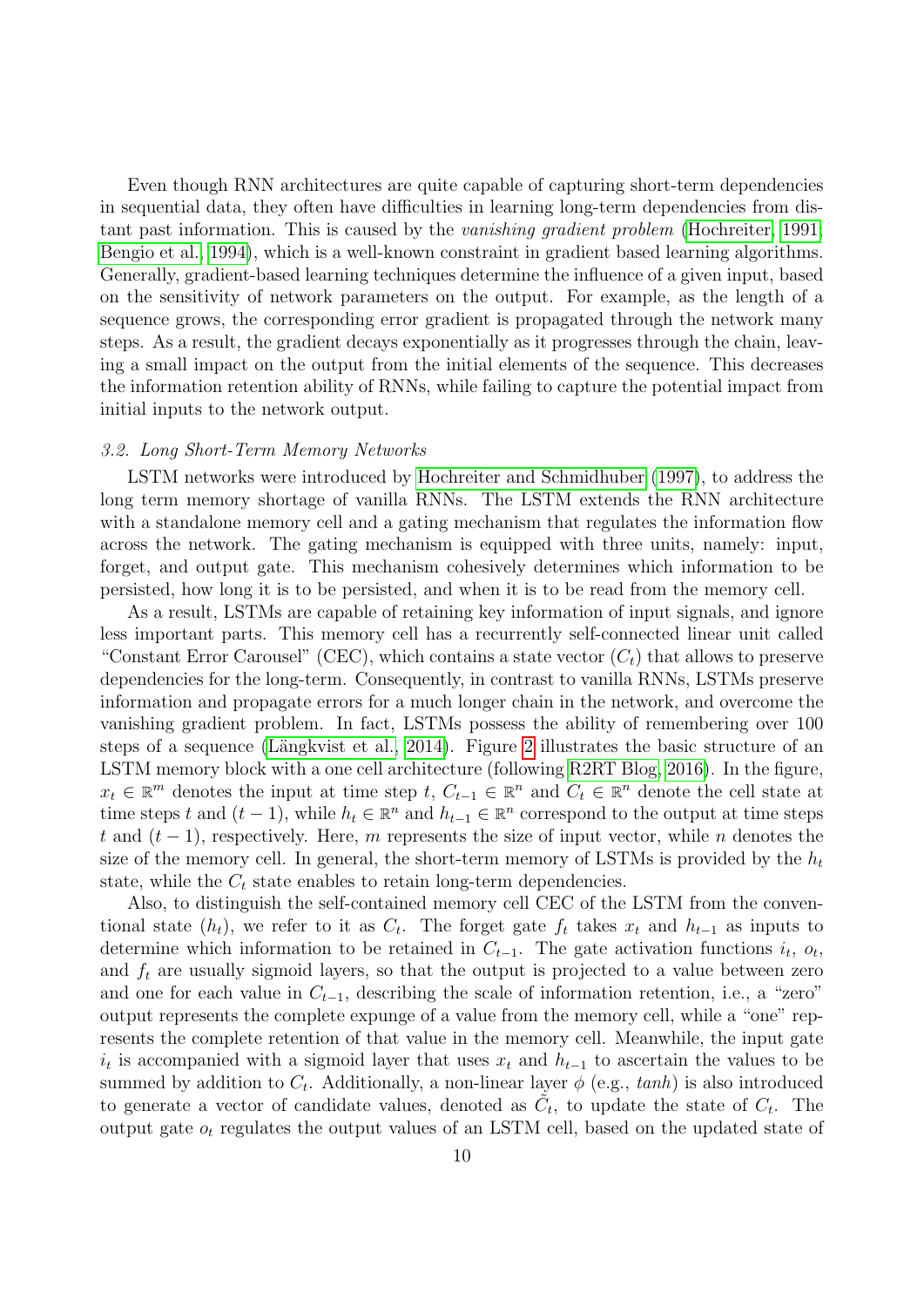

<span id="page-10-0"></span>Figure 2: Basic architecture of an LSTM memory block with three gated layers: forget gate  $f_t$ , input gate  $i_t$ , and output gate  $o_t$ , controlling the activation of cells  $C_{t-1}$  and  $C_t$ 

.

 $C_t$ . Likewise, as in the forget and input gates, the output gate is a sigmoid layer to filter the output. Correspondingly, the updated cell state  $C_t$  is fed into a tanh layer  $(\phi)$ , which scales down the vector to a value between  $(-1)$  and  $(+1)$ . This is then multiplied element-wise by the output of the sigmoid layer to compute the final cell output  $h_t$  at time step t. The aforementioned process can be formally defined by the following recursive equations:

$$
i_t = \sigma(W_i \cdot h_{t-1} + U_i \cdot x_t + b_i)
$$
  
\n
$$
o_t = \sigma(W_o \cdot h_{t-1} + U_o \cdot x_t + b_o)
$$
  
\n
$$
f_t = \sigma(W_f \cdot h_{t-1} + U_f \cdot x_t + b_f)
$$
  
\n
$$
\tilde{C}_t = \phi(W_c \cdot h_{t-1} + U_c \cdot x_t + b_c)
$$
  
\n
$$
C_t = f_t \odot C_{t-1} + i_t \odot \tilde{C}_t
$$
  
\n
$$
h_t = o_t \odot \phi(C_t)
$$
  
\n
$$
LSTM_{out} = h_t
$$

Here,  $(W_i, W_o, W_f, W_c) \in \mathbb{R}^{n \times n}$  represent the weight matrices of forget gate, input gate, memory cell state, and output gates respectively. Also,  $(U_i, U_o, U_f, U_c) \in \mathbb{R}^{m \times n}$  denote the corresponding input weight matrices. Biases of the respective gates are  $(b_i, b_o, b_f, b_c) \in \mathbb{R}^n$ , while  $\odot$  denotes the element-wise multiplication operation. In these equations,  $\sigma$  represents the standard logistic sigmoid activation function, and  $\phi$  stands for the hyperbolic tangent function, i.e., *tanh*. These are defined by the following equations respectively: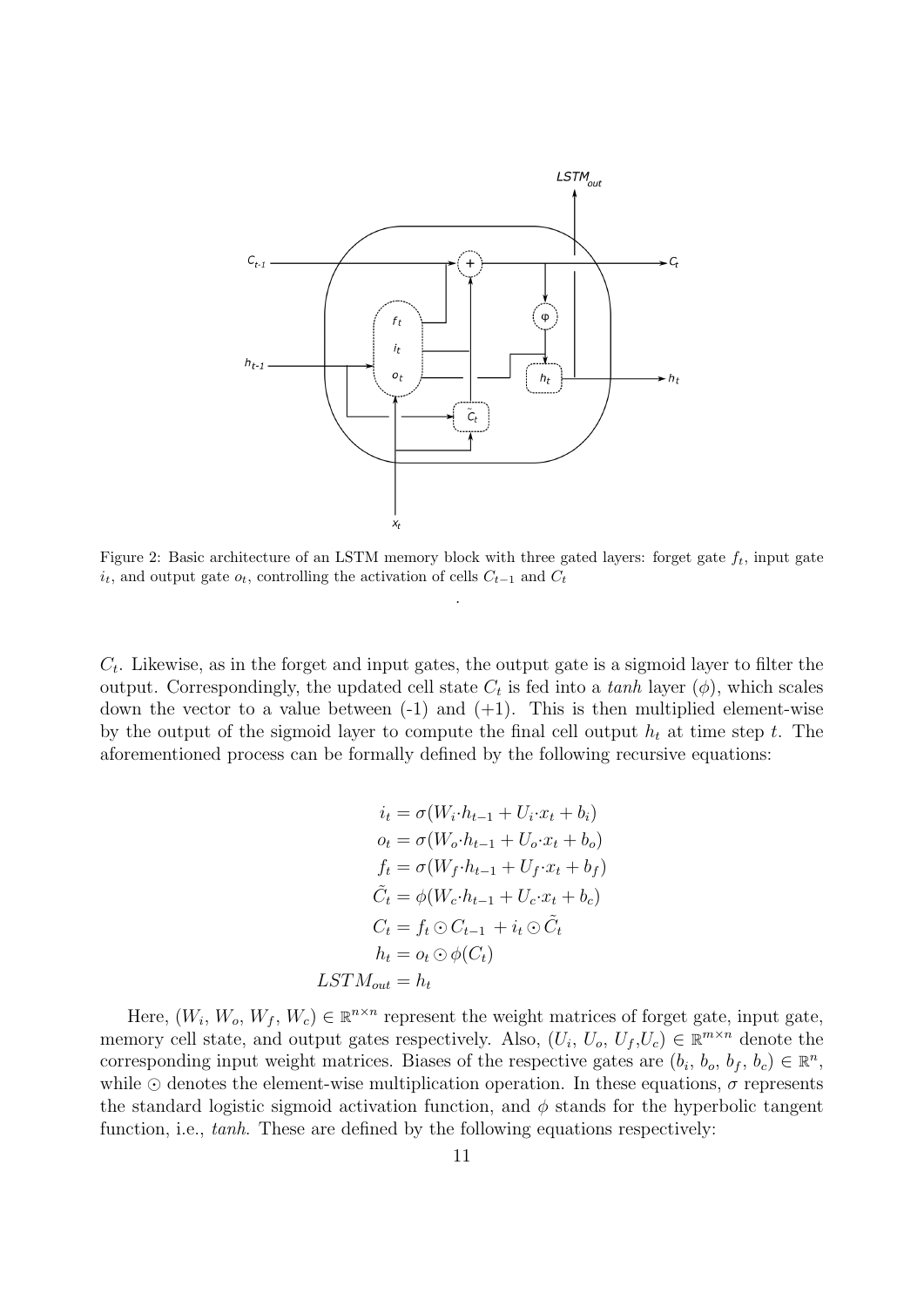$$
\sigma(x) = \frac{1}{1 + e^{-x}}
$$

$$
\phi(x) = \frac{e^x - e^{-x}}{e^x + e^{-x}}
$$

Several variants to the originally proposed algorithm can be found in the literature. E.g., LSTM with "peephole connections," introduced by [Gers et al.](#page-30-17) [\(2000\)](#page-30-17), is one of the popular variants that allows LSTM gates to examine the state of their memory cell, before updating their states. Let the peephole weight matrices of input, output and forget gates be defined as  $(P_i, P_f, P_o) \in \mathbb{R}^{n \times n}$ . Then, the equations of the basic LSTM can be rewritten as follows:

$$
i_t = \sigma(W_i \cdot h_{t-1} + U_i \cdot x_t + P_i \cdot C_{t-1} + b_i)
$$
  
\n
$$
f_t = \sigma(W_f \cdot h_{t-1} + U_f \cdot x_t + P_f \cdot C_{t-1} + b_f)
$$
  
\n
$$
\tilde{C}_t = \phi(W_c \cdot h_{t-1} + U_c \cdot x_t + b_c)
$$
  
\n
$$
C_t = f_t \odot C_{t-1} + i_t \odot \tilde{C}_t
$$
  
\n
$$
o_t = \sigma(W_o \cdot h_{t-1} + U_o \cdot x_t + P_o \cdot C_t + b_o)
$$
  
\n
$$
h_t = o_t \odot \phi(C_t)
$$
  
\nLSTM<sub>out</sub><sup>peephole</sup> = h<sub>t</sub>

Since LSTM is an RNN variant, the sequence of the original time series is relevant and needs to be preserved during training. All training patches relevant to a particular time series are read as one sequence. Therefore, the LSTM state needs to be initialized for each series. Typically a vector of zeros is used, but there are other possibilities. As a result of this state transition, the trained LSTM network with a set of fixed weight vectors can still show different predictive behaviour for different time series, i.e., in a trained network, a particular time series is represented by the composition of weight vector and its corresponding internal state [\(Prokhorov et al., 2002;](#page-31-14) [Smyl and Kuber, 2016\)](#page-31-8).

In this study, we use the Microsoft Cognitive Toolkit (CNTK), an open-source NN toolkit [\(Seide and Agarwal, 2016\)](#page-31-15), to implement the LSTM. As our base learning algorithm, we use an LSTM with peephole connections, which is followed by an affine neural layer (excluding the bias component) to project the LSTM cell output to the dimension of the intended forecast horizon, i.e., the dimension of this fully connected neural layer equals the size of the output window. We use L2-norm as our primary loss function to train the LSTM, which essentially minimizes the sum of squared differences between the target values and the estimated values.

# <span id="page-11-0"></span>3.3. The "Snob" clustering method

"Snob" is a mixture model algorithm, which is based on the MML concept, a Bayesian point estimation technique that accounts for the highest posterior probability distribution of each cluster [\(Wallace and Dowe, 1994,](#page-32-12) [2000\)](#page-32-6). For example, after applying the Bayes'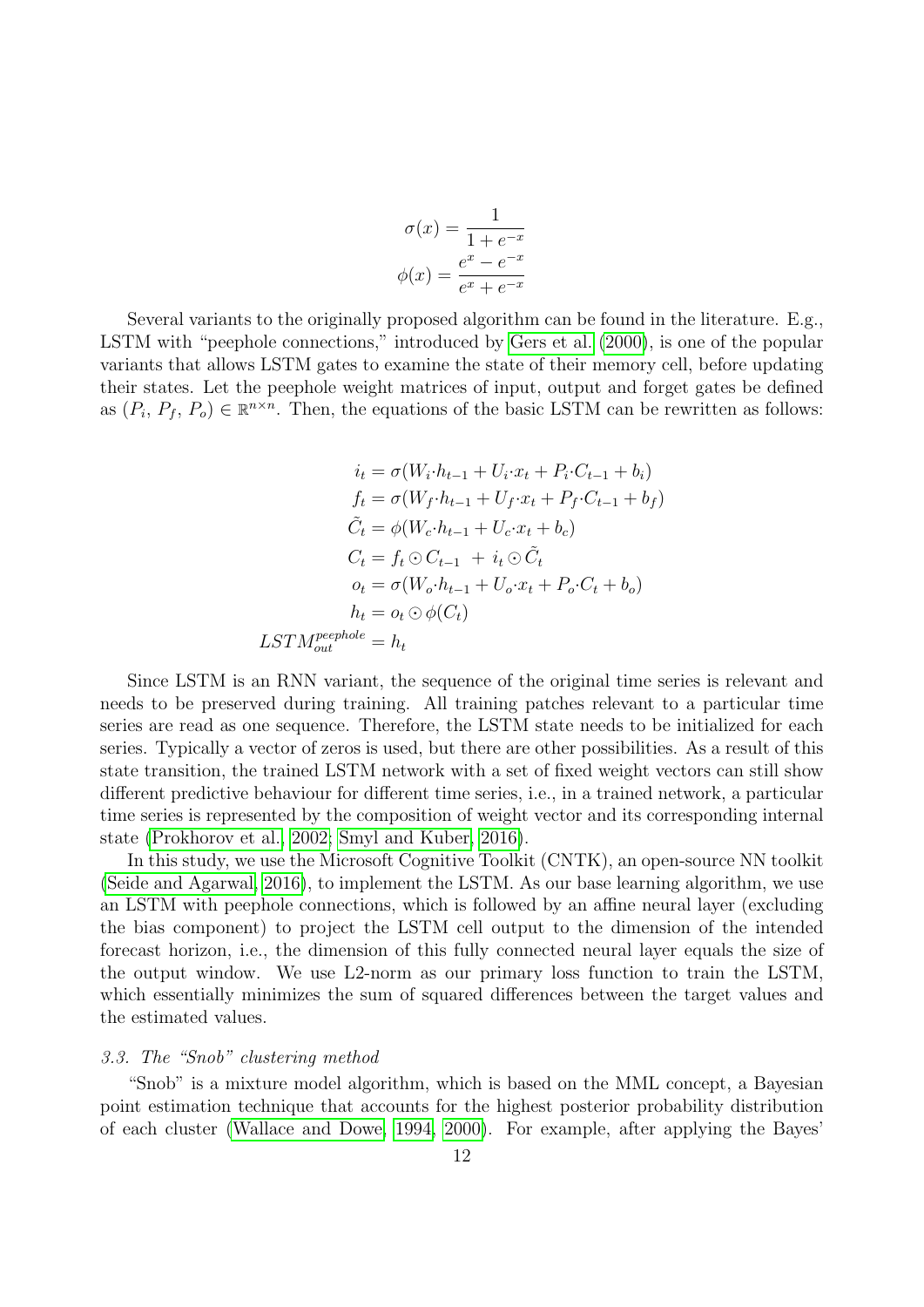theorem, the posterior probability of a hypothesis/theory  $H$ , given the data  $D$  can be formally written as follows:

$$
Pr(H \& D) = Pr(D \mid H) \cdot Pr(H)
$$

Here,  $Pr(H\&D)$  refers to the joint probability of H and D. According to Shannon's information theory [\(Shannon, 1948\)](#page-31-16), the optimal length of the message, which describes an event E is given by  $-log(Pr(E))$ . The above joint probability can be rearranged as a two part message length as follows, after applying Shannon's information theory:

$$
I(H\&D) = \underbrace{I(H)}_{1} + \underbrace{I(D \mid H)}_{2}
$$

Here,  $part(1)$  represents the optimal length of the message, which encodes the theory  $(H)$  that describes the cluster structure of each class. This contains the number of clusters, parameter distribution of each cluster, and proportion of each cluster to the entire population. Whereas part(2) denotes the optimal encoding length of the message that describes the data  $(D)$ , given the theory  $(H)$ . This represents the cluster assignments of each data instance and its corresponding feature vector. In essence, Snob uses the objective function of MML, i.e.,  $I(H\&D)$  or the total message length, to choose the best model that describes the given data.

Following the MML strategy, Snob evaluates different cluster assignments by calculating the total message length, which is the objective function to be minimized in each iteration. As a result, unlike in, e.g., the traditional K-means clustering algorithm, Snob is able to determine an optimal number of clusters in the dataset autonomously, i.e., the number of clusters doesn't have to be specified in advance. In addition to this, Snob is indifferent to scaling of the attributes and can handle attributes with different distributions and combinations of categorical and numerical attributes. As we only consider numerical attributes in this work, we limit Snob to normally distributed attributes so that it is effectively a Gaussian mixture model.

# <span id="page-12-0"></span>3.4. Moving Window Approach

The proposed moving window approach follows the Multi-Input Multi-Output (MIMO) strategy of forecasting that models a multiple input and output mapping, while preserving the stochastic dependencies between predicted values. While RNNs can be operated with one input at a time, the internal state of the network then needs to memorize all relevant information. Using an input window relaxes this requirement and allows the network to also operate directly with lagged values as inputs. Furthermore, [Ben Taieb et al.](#page-29-7) [\(2011\)](#page-29-7) discuss the benefits of applying a MIMO strategy over a single-output forecasting strategy (recursive strategy) in multi-step forecasting. There, those authors highlight that accuracy of the latter approach is affected by its recursive nature, and errors are accumulated at each forecasting step.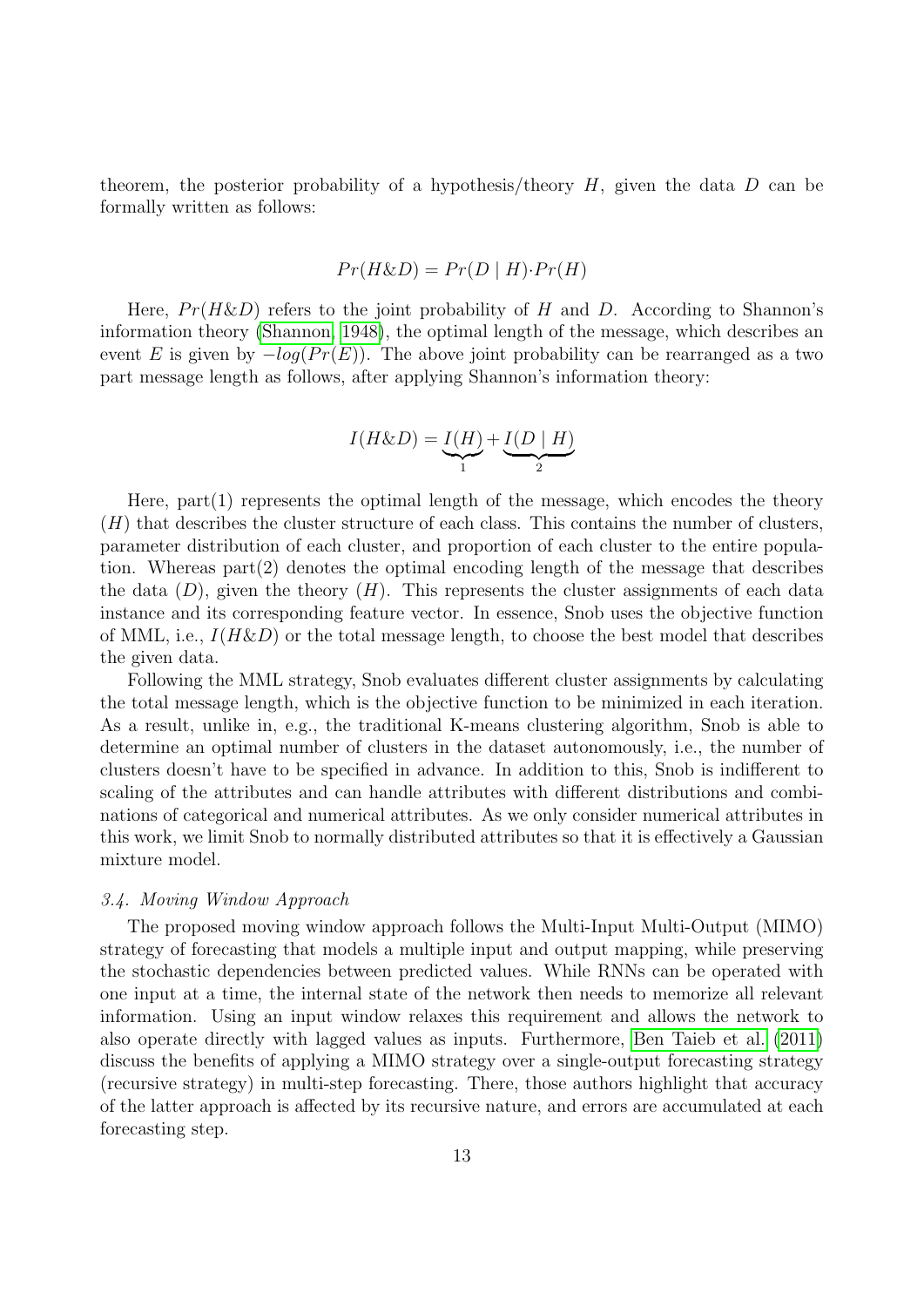

<span id="page-13-0"></span>Figure 3: An example of applying the moving window approach to the series TS59 of the CIF2016 dataset. The filled dot marks the last value of the input window.

In this work, we apply the moving window method to a fully preprocesses time series as discussed in the following sections, as follows. At first, a time series of length tsLength is converted to patches of length (*outputSize+inputSize*). In total, there are (tsLength– outputSize–inputSize) such patches. Here, outputSize refers to the length of the output window (i.e., the intended forecasting horizon), while *inputSize* represents the length of the input window used in each frame. Figure [3](#page-13-0) illustrates the procedure with an example of applying the moving window approach to series TS59 of the CIF2016 dataset. The training dataset is generated by iterating the above process until the last point of the input window is positioned at (tsLength-outputSize-1 ), i.e., the last output window of the series is reserved for validation and not used for training. For the validation, forecasts for this last output window are produced. Due to the recursive nature of the process, also for the validation we need to iterate through the whole time series (called the "warm-up" in this case), analogous to the training phase.

As to concrete choices of the size of input and output windows, the output window size is largely determined by the required forecast horizon. As a heuristic, we then currently choose the input window size in relation to the output window size and the seasonality. In particular, inputSize =  $1.25 \cdot max(oututSize, seasonal\_period)$ . That is, we choose the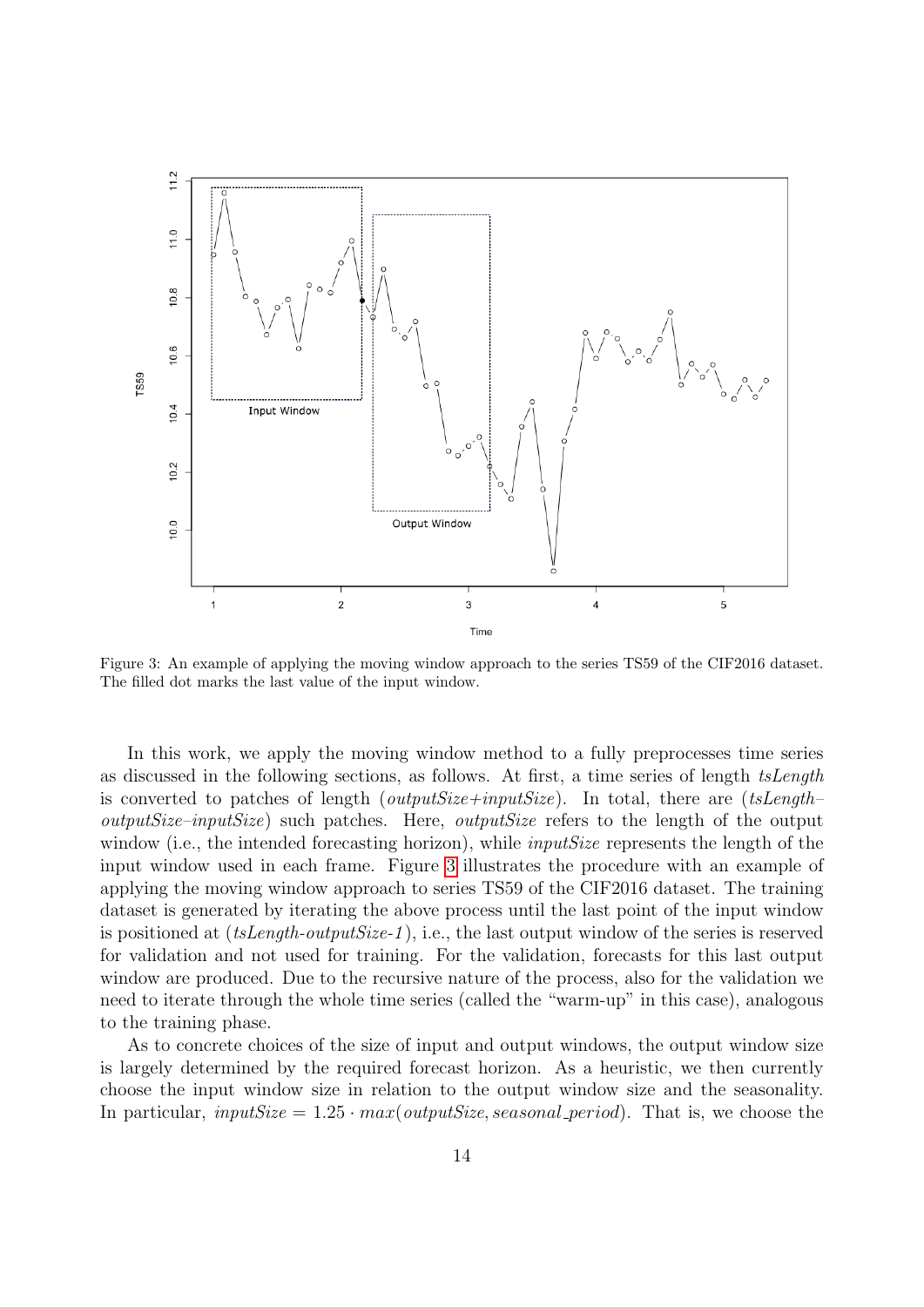input window larger (with a factor of 1.25 in our experiments) than the output window size or the length of the seasonal period, whichever is larger. This choice is rather empirical, and it seems adequate for situations where a full period can be captured by relatively few data points. In situations where, e.g., a daily series with a yearly seasonality is to be forecasted, the method would likely benefit from more sophisticated feature or lag selection. Also, in situations where time series are very short, a smaller input window size may need to be chosen.

#### 3.5. Modelling seasonality

Early studies suggest that NNs are suitable to effectively model the underlying seasonality and cyclical patterns in time series due to their universal function approximation properties, i.e., their capacity to estimate linear and non-linear functions [\(Zaiyong Tang et al., 1991;](#page-32-13) [Marseguerra et al., 1992\)](#page-31-17). However, more recently several studies argue that deseasonalizing data prior to modelling is necessary to produce accurate forecasts. In particular, [Nelson et al.](#page-31-1) [\(1999\)](#page-31-1) compare the forecasts generated from NNs trained with deseasonalized data and nondeseasonalized data, using 68 monthly time series from the M-competition [\(Makridakis et al.,](#page-30-18) [1982\)](#page-30-18). The results indicate that the NN trained with prior deseasonalization achieves better forecasting accuracy, in contrast to NNs trained with non-deseasonalized data. Similarly, using the NN5 competition data, [Ben Taieb et al.](#page-29-7) [\(2011\)](#page-29-7) empirically show that the resulting forecasts benefit from prior deseasonalization of the data. [Zhang and Qi](#page-32-0) [\(2005\)](#page-32-0) demonstrate that NNs are not capable of effectively modelling trend or seasonality directly, and emphasize that the forecasting errors can be reduced by detrending or deseasonalization of the raw time series. These findings are in line with our discussions in Section [1](#page-0-0) of data availability, model complexity and prior assumptions. Though NNs may be able to model a signal in principle, this is no guarantee that in practice they will do it accurately.

As our method is intended to run also especially in situations where the overall amount of data is limited, we use deseasonalization techniques to remove deterministic seasonality, which may be unnecessarily difficult to learn for the RNN. Then, inclusion of seasonal lags in our rolling window procedure allows the RNN to capture the remaining stochastic seasonality. This approach is inspired by the well-known "boosting" ensemble technique [\(Schapire, 2003\)](#page-31-18), where STL deseasonalization can be seen as a weak base learner that is subsequently supplemented by the RNN. We use seasonal and trend decomposition using loess (STL), as proposed by [Cleveland et al.](#page-29-17) [\(1990\)](#page-29-17), which is considered a robust method to decompose a time series into trend, seasonal, and remainder components. It consists of a sequence of applications of a loess smoother, making the decomposition computationally efficient, even for longer time series [\(Cleveland et al., 1990;](#page-29-17) [Hyndman and Athanasopoulos,](#page-30-19) [2014\)](#page-30-19). We use STL to extract a deterministic seasonality from the series after variance stabilization (see Section [3.6\)](#page-15-0), and pass on the sum of trend and reminder to the next step of data preprocessing. In R, STL is implemented in the stl function from the forecast package [\(Hyndman et al., 2015a;](#page-30-20) [Khandakar and Hyndman, 2008\)](#page-30-21). To obtain deterministic seasonality, we set the s.window parameter to "periodic". This parameter controls the smoothness of the change of seasonal components, and setting it to "periodic" enforces that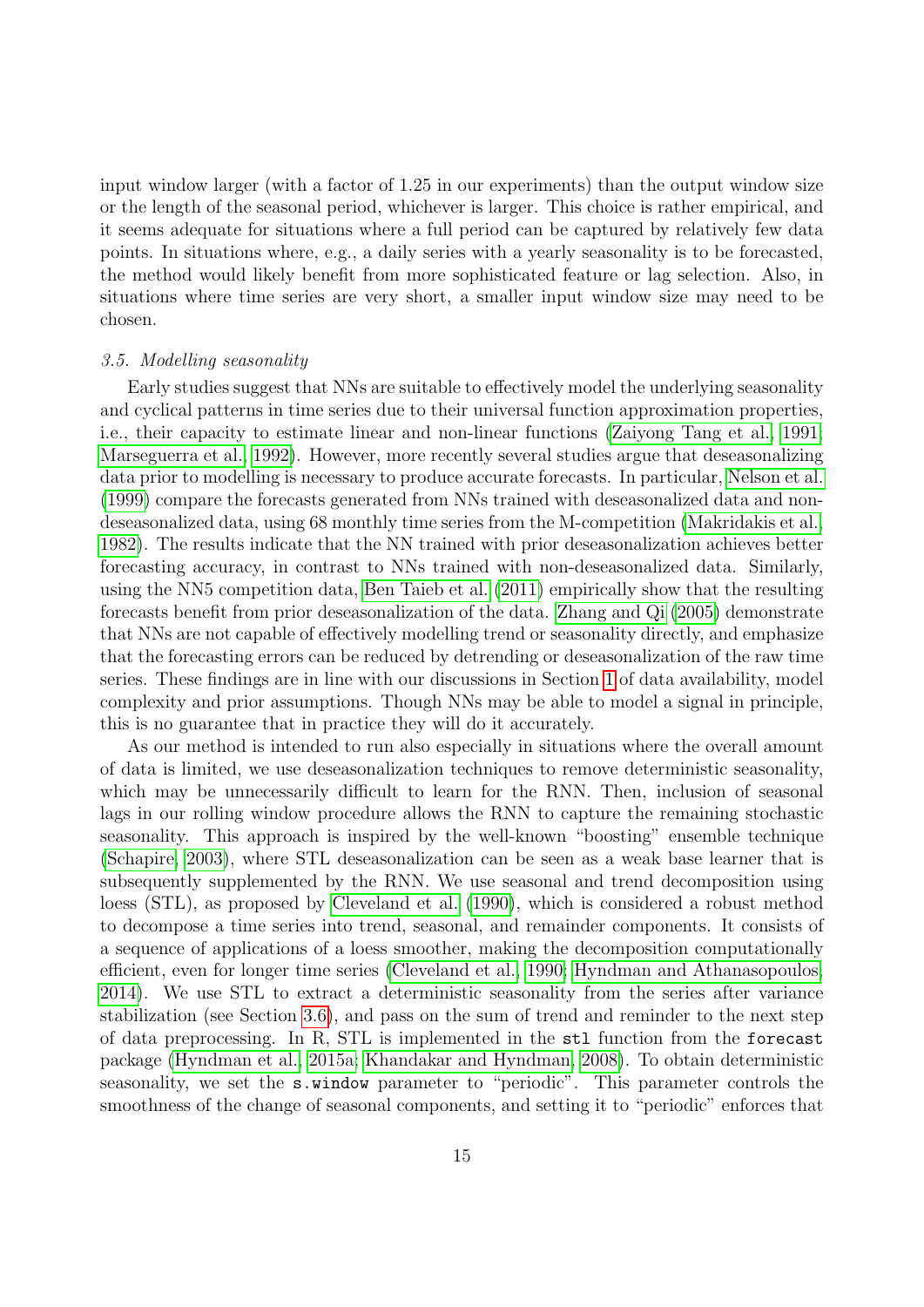no change in the components is possible, so that the result is a deterministic seasonality, where all seasonal periods are identical.

We currently apply the deseasonalization procedure to all time series, regardless of whether seasonality is present in the data or not. The only rather basic test we perform for seasonality is that if series contain less than two full seasonal periods, the STL procedure will not be applicable, and then we will assume the series is non-seasonal and consequently we will not deseasonalize the series. In all other cases, we extract a deterministic seasonality. The assumption we currently have is that even if the deseasonalization procedure extracts a seasonal component that is not actually present in the data, this component will be small and can easily be compensated for by the second phase of the seasonality modelling, i.e., the seasonal lags of the RNN. In any way, modelling such a small artificial seasonal component will be easier than modelling of all the deterministic seasonality in the dataset by the RNN, without any preprocessing.

Other possibilities to address this issue would be to determine seasonality with, e.g., a statistical test, and apply deseasonalization only to series where seasonality is detected. However, such tests are usually either based on the Autocorrelation Function (ACF) or they are model-based [\(Hans Franses, 1992\)](#page-30-22), and therewith they have their own assumptions and shortcomings, and could cause problems in our non-linear, non-parametric setup. Furthermore, following the argumentation of [Hyndman](#page-30-23) [\(2014\)](#page-30-23), we are not interested in uncovering an underlying data generating process, but we are concerned in improving forecasting accuracy.

Though we restrain from modelling seasonality from only part of the series, depending on the data it is possible to imagine situations where modelling the entire seasonality by the RNN will be superior to the proposed process. Performance of the current process depends on the capability of the deterministic deseasonalization procedure to extract seasonality from a single series. Accordingly, if the dataset is such that seasonality is too noisy in the single series, or the series are too short, the proposed procedure will not be applicable, and it may be beneficial to then omit the seasonality preprocessing alltogether. Also, the deseasonalization is less likely needed when we face a number of time series with calendar features (e.g., day of week) and/or homogeneous seasonality patterns. If time stamps are known and the series are related, e.g. describe electric load of subsections of a regions grid, the RNN will be more likely to learn the seasonality. On the other hand, if there are different and/or unknown seasonalities across the series, it is better to deseasonalize first. In line with the discussions above, best practice would then be to fit both a model with and without deseasonalization, and then choose the better of the two models using a validation set.

#### <span id="page-15-0"></span>3.6. Variance stabilization using power transformations

Some works in the literature argue that, though NNs have universal approximation capabilities [\(Hornik, 1991\)](#page-30-4), power transformations may make the NN learning procedure difficult by altering the original non-linearities in a time series [\(Faraway and Chatfield, 2008\)](#page-29-18). However, we stabilize the variance in our data for two reasons. As the STL decomposition method that we employ for seasonality extraction is an additive method, we need to ensure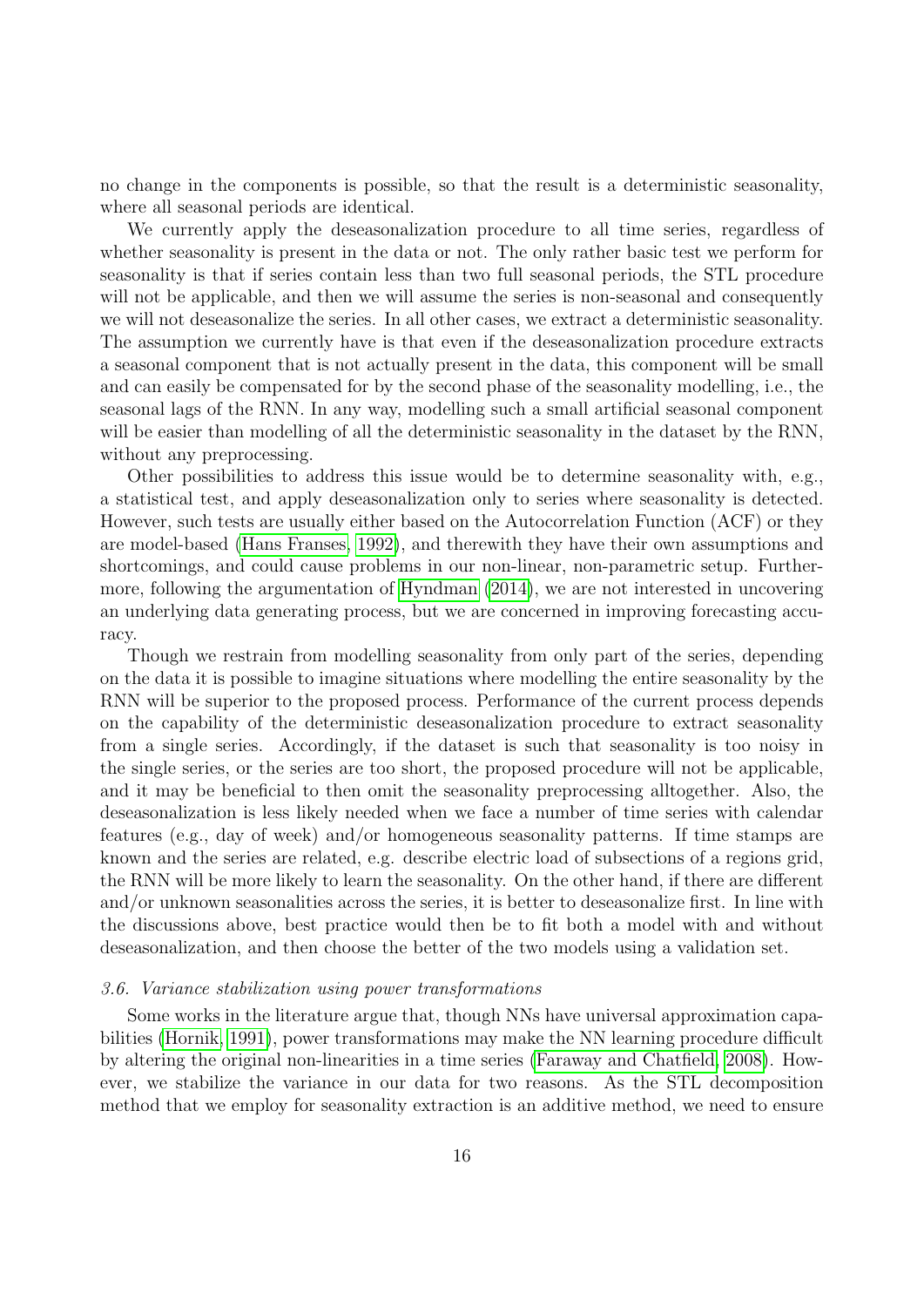that seasonality is additive. Furthermore, we model the trend in a conservative way (see Section [3.7\)](#page-16-0), and stabilizing the variance enables us to model greater dynamics in the trend.

Popular transformations for variance stabilization are, e.g., the Box-Cox transform [\(Box](#page-29-19) [and Cox, 1964\)](#page-29-19) or the log transform. The log transform is a strongly non-linear transform and is usually used with caution, as small differences in log space may result in large differences in the original space, and therewith model fitting can yield sub-optimal results. The Box-Cox transform is a popular more conservative approach. It is usually defined as follows:

$$
w_t = \begin{cases} \log(y_t), & \lambda = 0; \\ (y_t^{\lambda} - 1)/\lambda, & \lambda \neq 0. \end{cases}
$$

We see that the transform resembles, depending on its parameter  $\lambda$ , the logarithm or the identity in its most extreme cases ( $\lambda = 0$  or  $\lambda = 1$ , respectively). A difficulty with this transform is the choice of  $\lambda$ . The only procedure we are aware of to choose  $\lambda$  automatically is the procedure of [Guerrero](#page-30-24) [\(1993\)](#page-30-24). However, in preliminary experiments we found that this procedure has its shortcomings and the parameter  $\lambda$  is difficult to choose in practice, and that in fact the logarithm seems to be the better choice for our proposed method. Therefore, in our experiments, we use the log transformation to transform each time series to a logarithmic scale before it is fed into the STL algorithm. Finally, in the post-processing stage, the corresponding forecasts are back-transformed into the original scale of the time series, by taking the exponent of each generated output value. To avoid problems for zero values, we use the logarithm in the following way:

$$
w_t = \begin{cases} \log(y_t), & \min(y) > \epsilon; \\ \log(y_t + 1), & \min(y) \le \epsilon; \end{cases}
$$

Here, y denotes a time series, and  $\epsilon$  can be chosen as zero for integer time series, or a small value close to zero for real-valued time series. As an example, Figure [4](#page-17-0) shows the original series and the log transformed version of Series TS59 of the CIF2016 dataset.

#### <span id="page-16-0"></span>3.7. Modelling trend

Within the rolling window processing, the last value of the trend in each input window, provided by STL (illustrated by the filled dot in Figure [3\)](#page-13-0) is used for local normalization. The trend component extracted by the STL procedure of that last value is subtracted from each data point in the corresponding input and output window. This process is applied to each input and output window combination separately.

Modelling the trend in this way has various advantages over extracting the trend using STL and modelling it separately. In contrast to prediction of a deterministic seasonality, predicting forward the extracted trend of a time series is not trivial, so if we extracted the trend and predicted it separately, we would effectively face another non-trivial prediction problem. Instead, we use the RNN directly to predict the trend.

As the RNN will eventually saturate, the predicted trend is limited by the bounds of the transfer function [\(Ord et al., 2017\)](#page-31-19). However, the local normalization step employed makes the network not saturate based on absolute values, but effectively it limits the steepness of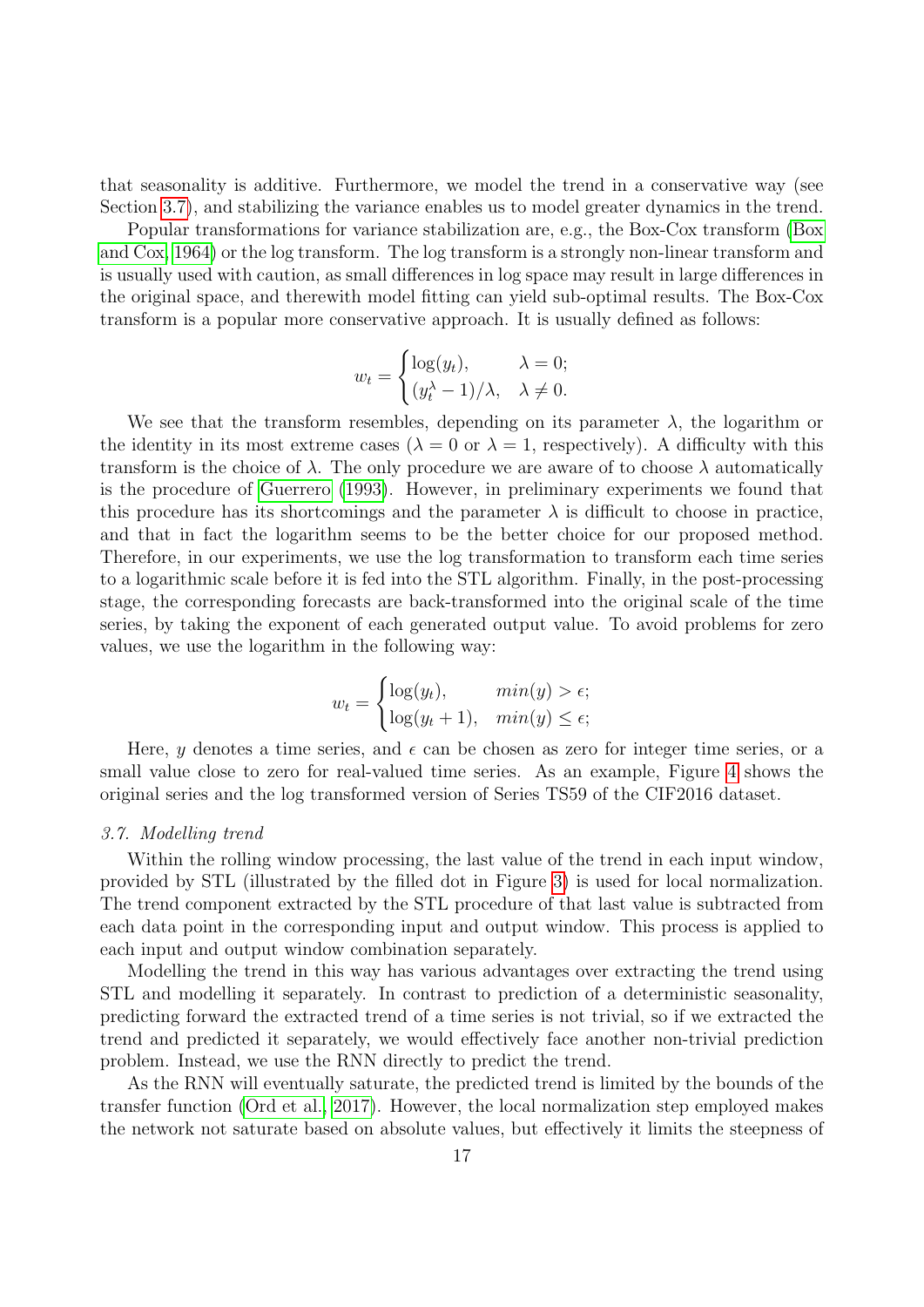

<span id="page-17-0"></span>Figure 4: Series TS59 of the CIF2016 dataset, which is a monthly time series. On left is the original series, right the log transformed version.

the trend to the maximal steepness found in all training windows (after variance stabilization, deseasonalization). This leads to rather conservative forecasts and seems a reasonable assumption in a time series prediction scenario, where predicted exponential trends are often the source of potentially large forecasting errors.

To further illustrate the capability of our procedure to model trends, in Figure [5](#page-18-0) we report the results of a brief experiment with simulated data. We see that in practice the procedure of variance stabilization and local normalization is able to model even fast-growing, exponential trends.

#### 3.8. The overall procedure

To summarize, a scheme of the forecasting framework is given in Algorithm [1.](#page-19-1) If a partition of the time series is available in the form of additional knowledge, this partition can be considered. If no additional knowledge is present, we employ the following fully automatic procedure. As stated in Section [2.2,](#page-4-0) at first we use the "anomalous" feature extraction method from [Hyndman et al.](#page-30-8) [\(2015b\)](#page-30-8). Then, an implementation of the Snob clustering algorithm is applied to the feature vector, to find the optimal grouping of time series [\(Wallace and Dowe, 2000\)](#page-32-6). After discovering the clusters, for each cluster of time series, the following pre-processing steps are applied to generate input data for the RNN training. First, we stabilize the variance, using a log transformation. Then, the series is decomposed into trend, seasonal part, and remainder using the stl function from the forecast package, in a deterministic setting. Afterwards, as stated in Section [3.4,](#page-12-0) the rolling window approach, along with a local normalization technique is applied to the sum of trend and reminder, to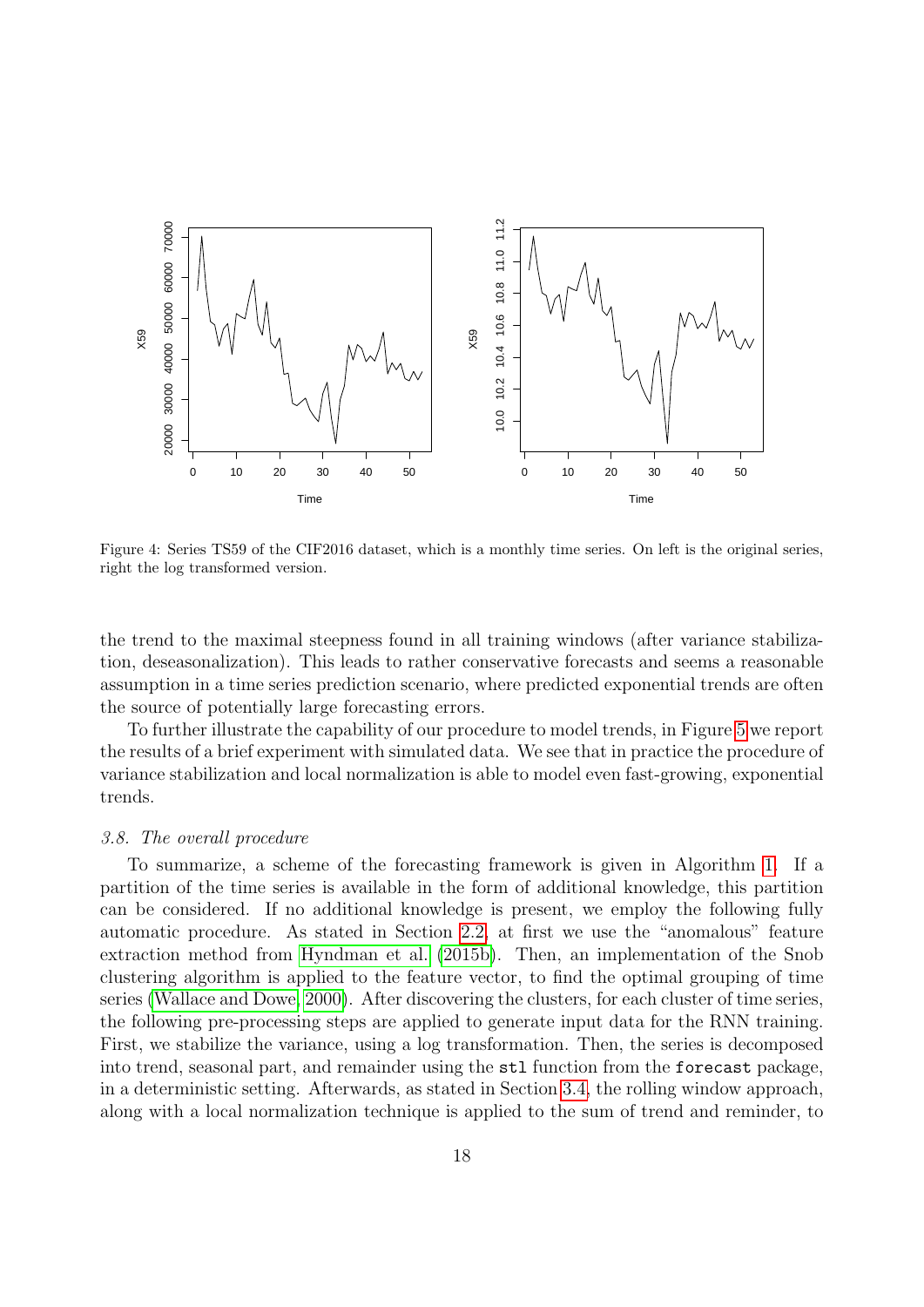

<span id="page-18-0"></span>Figure 5: Set of 16 synthetically generated time series that exhibit exponential trends. Each time series contains 130 data points for training and 24 data points for testing. The steepness of the trend in each time series is elevated gradually. We see that our method is able to predict the exponential trend of the steepest time series accurately, even though the values predicted are outside the range of the training data. We note that the prediction is performed with a single output window.

generate the training data. Thereafter, for each cluster, a separate LSTM model is trained, and used for prediction.

Figure [6](#page-20-0) gives an illustration of the proposed forecasting framework. The overall model is comprised of three components, namely: 1) the pre-processing layer which consists of a clustering phase and a log-transformation, deseasonalization, and a normalization phase, 2) the LSTM training layer which consists of an LSTM layer, followed by an affine neural layer (a fully connected layer), excluding the bias component, and 3) a post-processing layer which consists of a denormalization and a reseasonalization phase to ascertain the final forecasts. The reseasonalization process includes introducing the last seasonal component to the generated forecasts. Whereas during the denormalization, the generated forecasts are back-transformed to their original scale, by adding the corresponding trend value obtained from the local normalization process, i.e, adding the last value of the trend inside an input window, and taking the exponent of the values.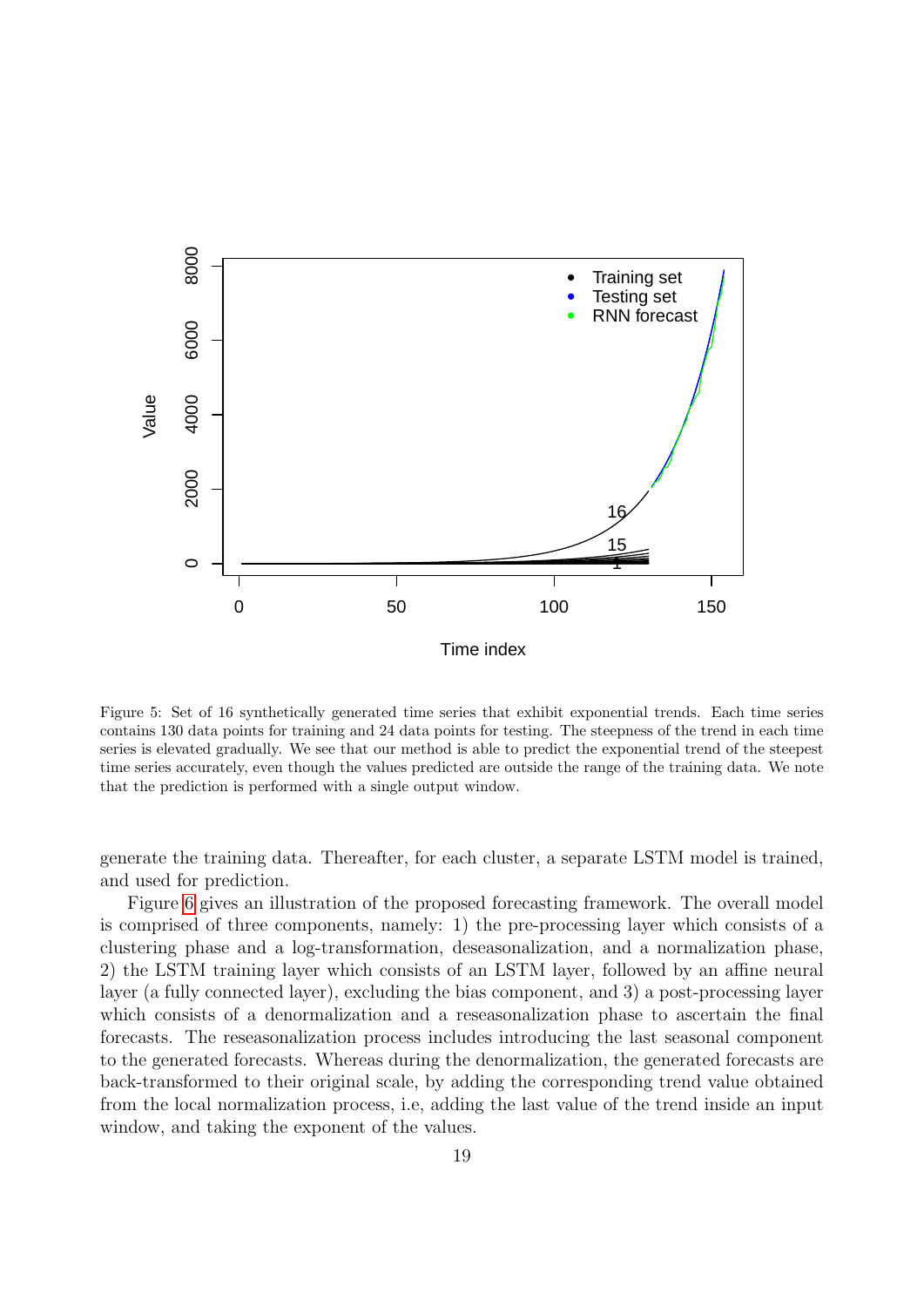<span id="page-19-1"></span>Algorithm 1 Generating target input files for the RNN

```
1: procedure preprocessing(ts, freq, input.win, output.win)
2: ts.features \leftarrow anomalous(ts, freq)
 3: ts.clusters \leftarrow rsnob(ts.features)
 4: for i : len(ts.clusters) do
 5: ts.log \leftarrow log(ts)
 6: [trend, seasonal, remainder] \leftarrow stl(ts.log, freq)
 7: ts.deseason \leftarrow [trend, remainder]
8: for i : [tsLength(ts.deseason)-output.win-1] do
9: window.frame[i] \leftarrow \text{rollWindow}(ts.deseason, input.win, output.win)10: normalize.series[i] \leftarrow \text{normalize}(\text{window}.\text{frame}[i])11: \text{[input, output]} \leftarrow \text{get}(\text{normalize}.\text{series}[i])12: end for
13: end for
14: return ts.series[input, output]
15: end procedure
```
# <span id="page-19-0"></span>4. Experimental study

In this section, we evaluate the proposed procedure on two benchmark datasets from past forecasting competitions, namely the CIF2016 and NN5 datasets. We describe the forecasting methods and error measures used to perform the experiments, and the results obtained.

#### 4.1. Benchmarking datasets from forecasting competitions

We use the publicly available datasets from the CIF2016 and NN5 forecasting competitions. These competitions were specifically organized to evaluate and compare the potential of ML techniques in handling large scale ex-ante forecasting. In fact, each dataset is comprised of similar time series, related to a certain domain. This is the main basis of using these specific public datasets, as they comply with our original hypothesis of exploiting the advantages of similar time series (unlike, e.g., the M3 competition data).

The CIF2016 competition dataset consists of monthly time series, composed of two different subgroups: series related to the banking industry and artificially generated series (Stěpnička and Burda, 2016). Specifically, contestants were requested to submit  $12$ months-ahead forecasts for 57 time series, and 6-months-ahead forecasts for 15 time series, so for a total of 72 series. The CIF2016 competition attracted participants from numerous fields of Computational Intelligence (CI), such as artificial NNs, fuzzy methods, support vector machines, decision and regression trees, etc.

The NN5 competition dataset contains 2 years of daily cash withdrawals at various automatic teller machines (ATMs) located in the UK [\(Crone, 2008\)](#page-29-20). In detail, 111 time series of ATMs were made available during the competition, and the participants were asked to submit the forecasts for a prediction horizon of 56 days ahead. Moreover, the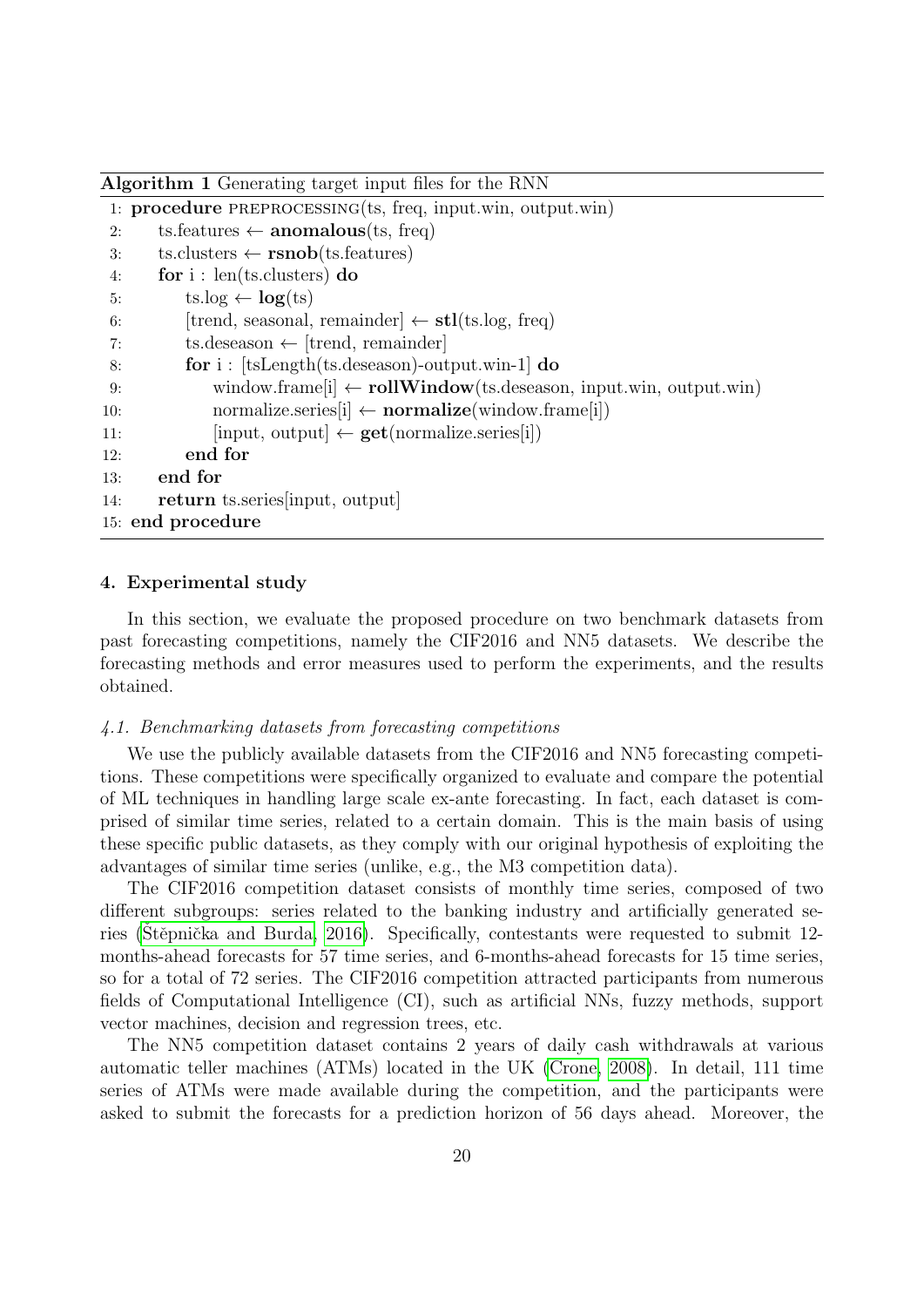

<span id="page-20-0"></span>Figure 6: Proposed network architecture, which includes a pre-processing layer, LSTM training layer and a post-processing layer.

NN5 competition includes various challenges of a real-world forecasting task, such as multistep ahead forecasting, outliers, missing values, and multiple seasonalities. Similar to the CIF2016, a variety of CI solutions were presented at the competition.

However, while primary means of ranking forecasting approaches of these competitions was among CI techniques, statistical and hybrid techniques were also permitted to submit their forecasting solutions. Therefore, we can straightforwardly evaluate our proposed approach against state-of-the-art statistical benchmarks such as ETS, ARIMA, Theta, etc.

#### 4.2. Error measures

To compare our proposed approach against the participants' forecasts of CIF2016 and NN5, we calculate the symmetric Mean Absolute Percentage Error (sMAPE) for every series, and then calculate an average over all the series to obtain a mean sMAPE, which is consistent with the evaluations in the competitions. To get a better understanding of outliers and single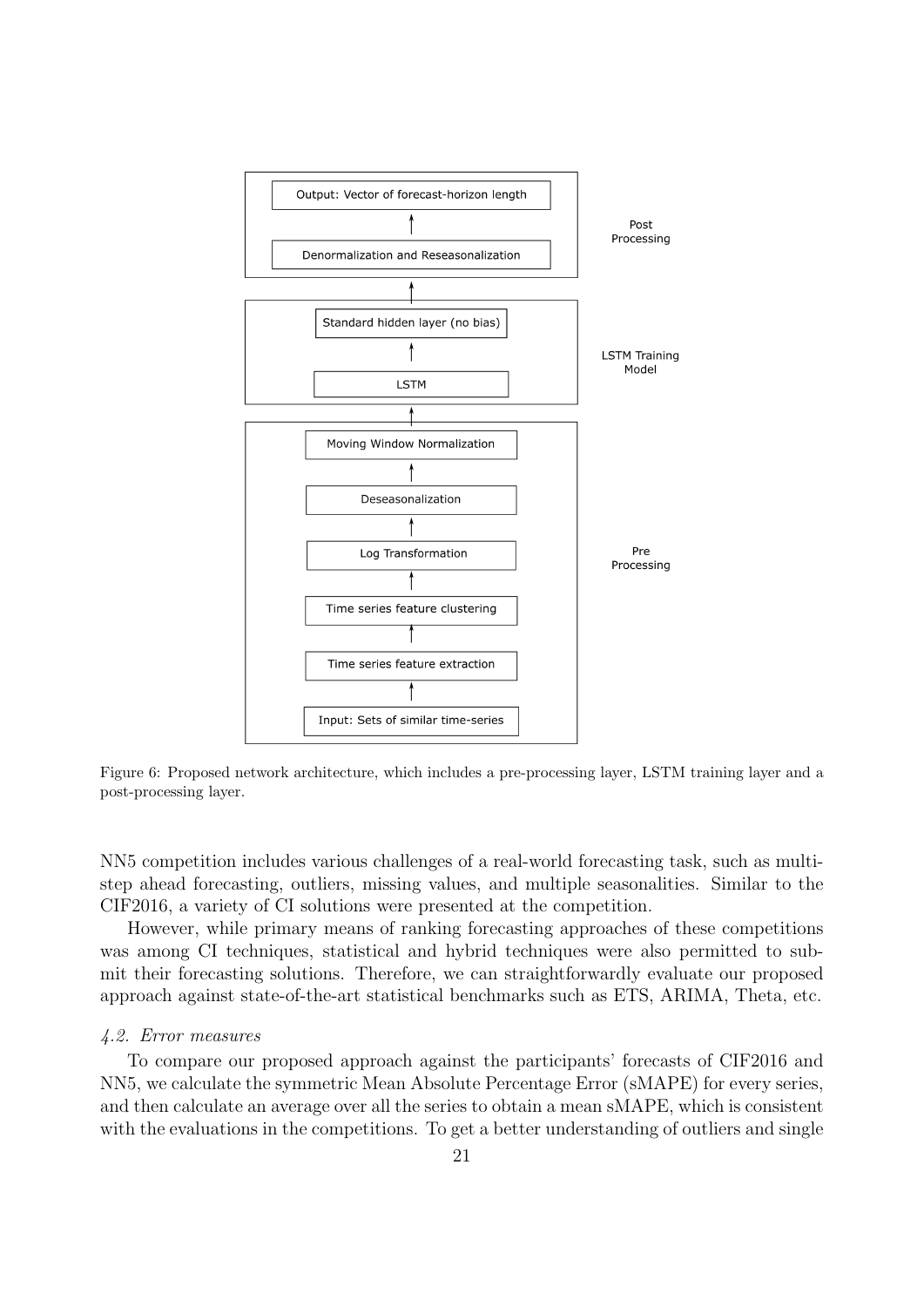time series that may dominate this evaluation, we furthermore calculate the median and rank sMAPE over all series.

Furthermore, a host of different choices to evaluate forecasts exists in the forecasting literature, overviews and good discussions give [Hyndman and Koehler](#page-30-25) [\(2006\)](#page-30-25) and [Davydenko](#page-29-21) [and Fildes](#page-29-21) [\(2013\)](#page-29-21). Many popular measures such as the sMAPE have known shortcomings, such that they are skewed, lack of robustness, lack of interpretability, or are unstable with values close to zero in the original data and/or the forecasts. To address some of these issues, we use as a second evaluation metric in our experiments the Mean Absolute Scaled Error (MASE), as proposed in [Hyndman and Koehler](#page-30-25) [\(2006\)](#page-30-25). The MASE is a scale independent error measure, which also offers interpretability, as it measures the forecasting accuracy relative to the average one-step naïve forecast error, or to the naïve seasonal forecast error, if the time series is seasonal. That is, assuming the time series are seasonal,  $MASE < 1$  means that on average the method performs better than the naïve seasonal forecast computed on the training data, while  $MASE > 1$  indicates that the method performs worse. We use the sMAPE and the MASE in the following definitions:

$$
sMAPE = \frac{200}{h} \sum_{t=1}^{h} \left( \frac{|F_t - Y_t|}{|F_t| + |Y_t|} \right)
$$

$$
\text{MASE} = \frac{1}{h} \frac{\sum_{t=1}^{h} |F_t - Y_t|}{\frac{1}{n - M} \sum_{t=M+1}^{n} |Y_t - Y_{t-M}|}
$$

Here,  $Y_t$  denotes the observation at time t,  $F_t$  is the respective forecast. Furthermore, h denotes the number of data points in the test set and  $n$  denotes the number of data points in the training set of a time series. The seasonal period of a time series is represented by  $M$ . In particular, we provide the following evaluation measures based on these primary error measures: Mean of the sMAPEs (Mean sMAPE), Median of the sMAPEs (Median sMAPE), Mean of the sMAPE ranks of each series (Rank sMAPE), Mean of the MASE (Mean MASE), Median of the MASE (Median MASE), and Mean of the MASE ranks (Rank MASE) of each series.

## 4.3. Hyperparameter selection and compared methods

The LSTM has various hyper-parameters. We tune these with a Bayesian global optimization methodology [\(Snoek et al., 2012\)](#page-31-20), which uses Bayesian inference and a Gaussian process to autonomously optimize the hyper-parameters of an unknown function using a validation set. In particular, we use the BayesianOptimization function from the bayesian-optimization package implemented in Python [\(Fernando, 2017\)](#page-29-22). Table [2](#page-22-0) shows the parameter ranges that are used throughout the experiments.<sup>[1](#page-21-0)</sup>

<span id="page-21-0"></span><sup>&</sup>lt;sup>1</sup>More information about the respective hyper-parameters can be found on the CNTK web site *Python* API for CNTK [https: // cntk. ai/ pythondocs/ cntk. html](https://cntk.ai/pythondocs/cntk.html)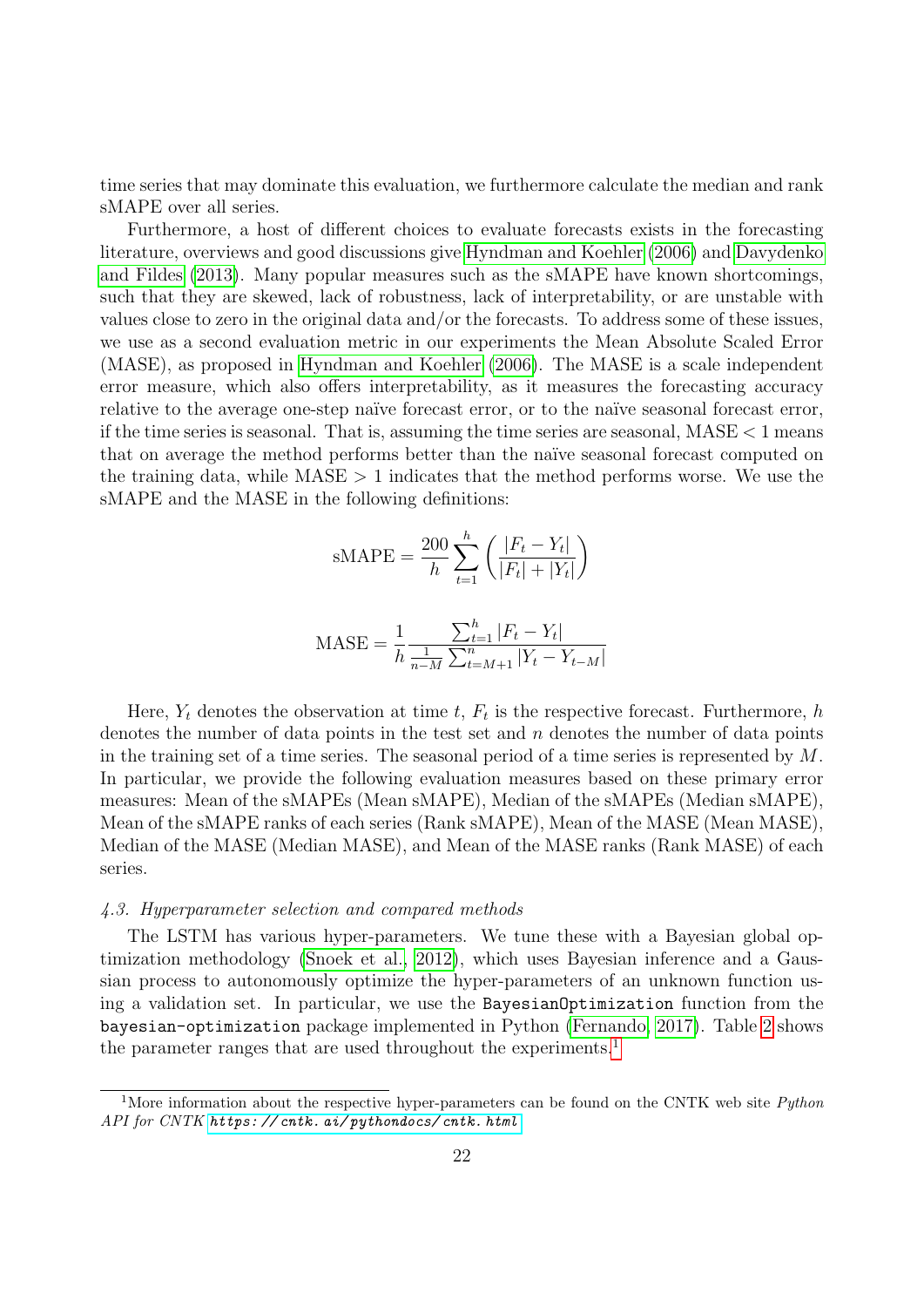| Model Parameter             |                             | Minimum value Maximum value |
|-----------------------------|-----------------------------|-----------------------------|
| LSTM-cell-dimension         | 10                          | 80                          |
| Epoch-size                  | $(n_{tr})$                  | $(n_{tr} * 3)$              |
| Mini-batch-size             | $\mathcal{D}_{\mathcal{L}}$ | 40                          |
| Learning-rates-per-sample   | 0.001                       | 0.04                        |
| Maximum-epochs              | 10                          | 40                          |
| Gaussian-noise-injection    | 0.0005                      | 0.005                       |
| $L2$ -regularization-weight | 0.0005                      | 0.0008                      |

<span id="page-22-0"></span>Table 2: Parameter value ranges used throughout the LSTM learning process, represented by the respective minimum and maximum values. Here,  $n_{tr}$  denotes the number of training examples in a training file.

Furthermore, we choose input and output window sizes throughout the experiments according to the discussions in Section [3.4.](#page-12-0) In particular, for the NN5 dataset, as the forecasting horizon is 56, we use an inputSize of 70 and an outputSize of 56. As the CIF2016 dataset has two different target horizons and some very short series, choosing window sizes is more complicated here and differs among different models, as outlined in the following. In our experiments, we use the following variants of our proposed methodology and LSTM baseline:

- LSTM.Horizon In the CIF2016 competition, additional knowledge is available in the form of 2 different required forecasting horizons. We use this additional knowledge to group the time series accordingly. I.e., separate prediction models are generated for each group of time horizons, following the steps 5:16 of Algorithm [1.](#page-19-1) Also, some of the series with a required horizon of 6 are very short and consist only of 23 data points. Following our heuristic, we use an *inputSize* of 7 when the required *outputSize* is 6, and an *inputSize* of 15 when the required *outputSize* is 12.
- LSTM.Cluster Our proposed method as illustrated in Algorithm [1.](#page-19-1) An individual prediction model is produced for each cluster obtained. Due to the peculiarities and short series within the CIF2016 dataset, we start with the same partition as for the LSTM.Horizon model in this case, and then apply the methodology only for the series with a target horizon of 12. This is mainly because the **anomalous-acm** package that we use to extract features uses internally an STL decomposition, and therefore needs 2 full periods of data, i.e., 24 data points in our case. So, as the clustering method is not applicable for some of the CIF2016 series, the LSTM.Cluster variant is only performed on 57 time series with 12 months of forecasting horizon. As a result, in addition to the LSTM models that are generated for each cluster, a separate LSTM model is built for the remaining 15 time series with forecasting horizon of 6 months.
- LSTM.All The baseline LSTM algorithm, where no subgrouping is performed but one model is generated globally across all time series in the dataset. Note that, as some series from the CIF2016 dataset are very short, we use here an *inputSize* of 7 throughout, and an outputSize of 12, both for target horizons 6 and 12.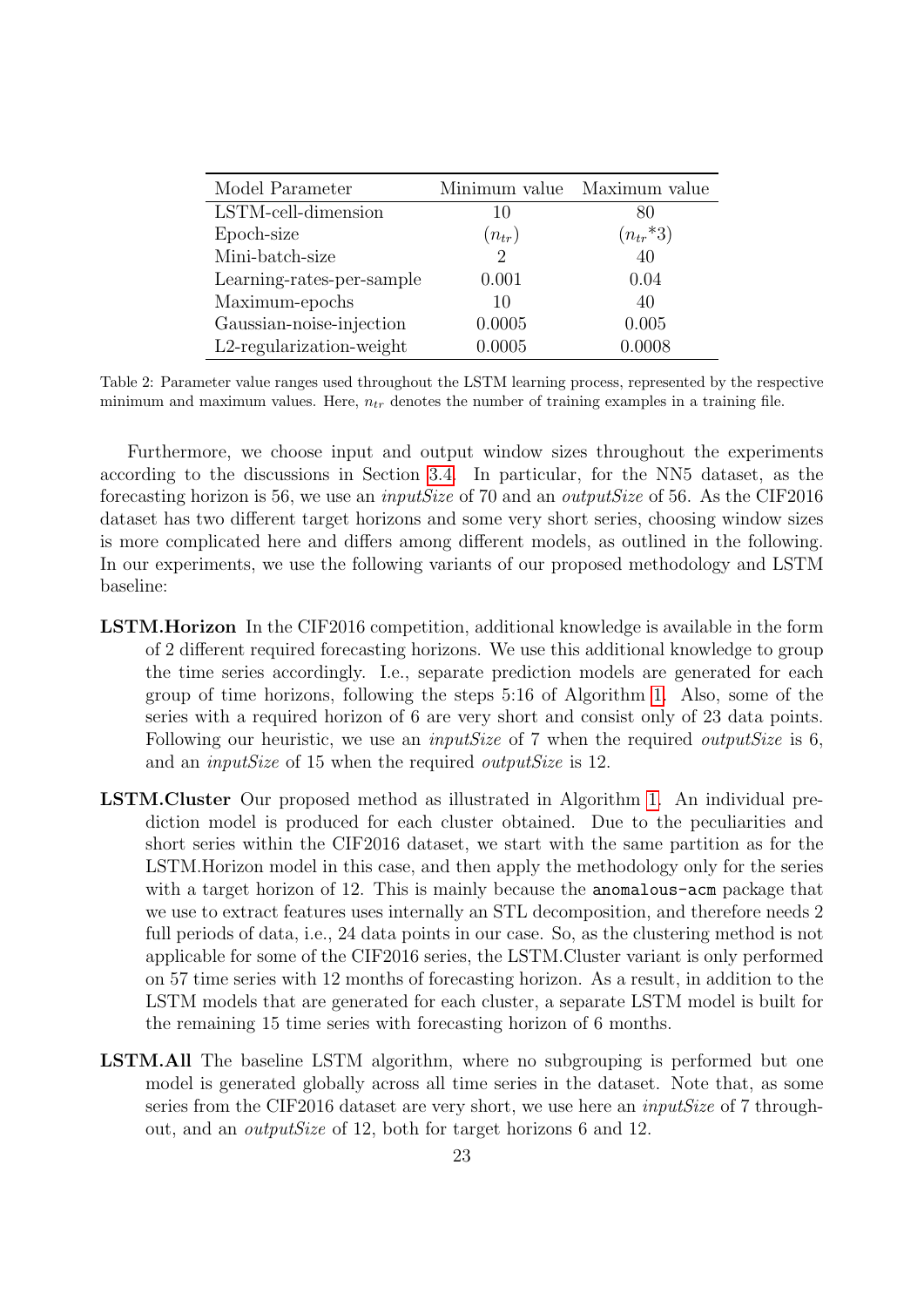# 4.4. Statistical tests of the results

We perform a non-parametric aligned Friedman rank-sum test with Hochberg's posthoc procedure to assess the presence of statistical significance of differences within multiple forecasting methods, and then to further characterize these differences  $(García et al., 2010)^2$  $(García et al., 2010)^2$  $(García et al., 2010)^2$ . The statistical testing is done using the sMAPE measure. We also use a non-parametric paired Wilcoxon signed rank test, to examine the statistical significance of differences within two forecasting methods.

We use the statistical testing framework in two steps. First, we determine whether the differences among the proposed and the base model are statistically significant. Then, we compare our approaches to competitive benchmarks, in particular to the original participants of the competitions where possible. A significance level of  $\alpha = 0.05$  is used.

## 4.5. Performed experiments

To provide a thorough empirical study that allows us to assess accurately the performance of our approach in different situations, we perform experiments and evaluations with three different setups as follows:

- Competition setup (CO): We run our methods under the original competitions' setup. We use a fixed origin with a withheld test set, and evaluate using the mean sMAPE, which is the primary evaluation metric used in both competitions. In this scenario, we are able to compare the proposed methods against all participants of the original competitions.
- Fixed origin setup (FO): In the CIF2016 competition, the forecasts from the originally participating methods are publicly available. This enables us to perform our twostepped statistical testing procedure and compare against all participating methods as benchmarks. From the NN5, to the best of our knowledge the actual forecasts for each method on each time series are not publicly available, and we are unable to perform testing for statistical significance on all originally participating methods. Alternatively, we use controlled benchmarks to measure the statistical significance against our approach. In particular, we use ARIMA, seasonal naïve, and ETS methods from the forecast package. We also use the ES method from the smooth package [\(Svetunkov, 2017\)](#page-32-14), which is an alternative implementation of exponential smoothing. Compared to its counterpart ETS from the forecast package, ES is not restricted by the number of seasonal coefficients to be included in the model.
- Rolling origin setup (RO): We also perform rolling origin evaluation using the test sets by averaging the accuracy over different forecasting origins [\(Tashman, 2000\)](#page-32-15). This enables us to obtain stronger evidence as results depend less on particular forecast origins and the evaluation is performed on more data points. Again, as this setup

<span id="page-23-0"></span><sup>&</sup>lt;sup>2</sup>More information can be found on the thematic web site of SCI2S about *Statistical Inference in Com*putational Intelligence and Data Mining [http: // sci2s. ugr. es/ sicidm](http://sci2s.ugr.es/sicidm)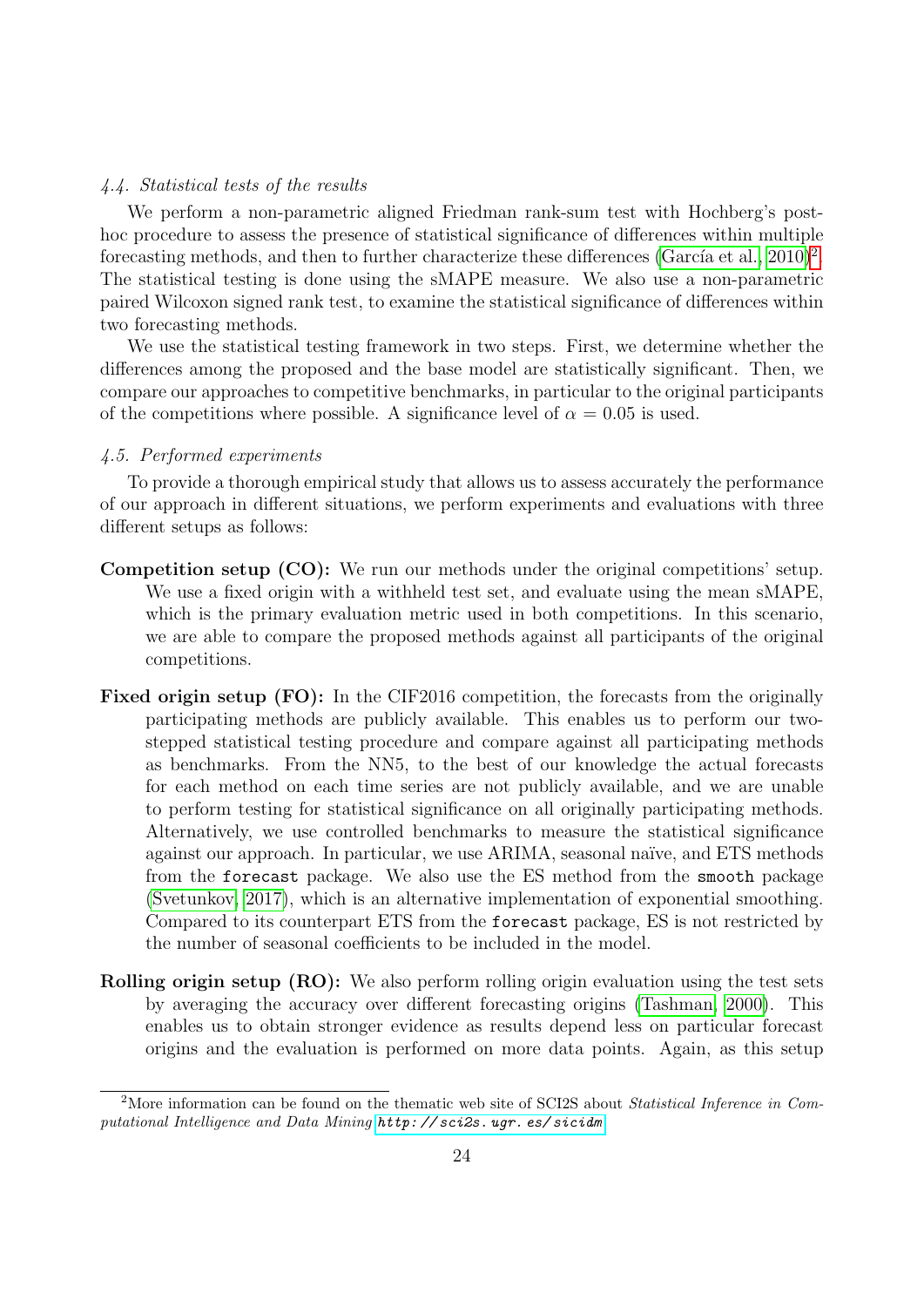| Method               | Mean sMAPE | Median sMAPE | Rank sMAPE | Mean MASE  | Median MASE | Rank MASE |
|----------------------|------------|--------------|------------|------------|-------------|-----------|
| LSTM.Cluster         | 10.53      | 7.34         | 10.88      | 0.89       | 0.59        | 10.83     |
| LSTM.Horizon         | 10.61      | 7.92         | 11.30      | 0.90       | 0.60        | 10.63     |
| LSTM.All             | 10.69      | 6.72         | 10.36      | 0.83       | 0.59        | 10.22     |
| LSTMs and ETS        | 10.83      | 6.60         | 9.10       | 0.79       | 0.56        | 9.04      |
| <b>ETS</b>           | 11.87      | 6.67         | 10.36      | 0.84       | 0.53        | 10.37     |
| $\operatorname{MLP}$ | 12.13      | 6.92         | 11.01      | 0.84       | 0.54        | 11.13     |
| <b>REST</b>          | 12.45      | 7.57         | 12.21      | 0.90       | 0.59        | 12.47     |
| ES                   | 12.73      | 6.51         | 11.20      | 0.87       | 0.53        | 11.14     |
| <b>FRBE</b>          | 12.90      | 6.77         | 10.92      | 0.89       | 0.57        | 10.89     |
| <b>HEM</b>           | 13.04      | 7.32         | 12.18      | 0.90       | 0.59        | 12.24     |
| Avg                  | 13.05      | 8.02         | 13.72      | 0.99       | 0.67        | 13.76     |
| BaggedETS            | 13.13      | 5.98         | 9.08       | 0.83       | 0.54        | 9.63      |
| <b>LSTM</b>          | 13.33      | 8.20         | 14.35      | 0.95       | 0.68        | 14.26     |
| Fuzzy c-regression   | 13.73      | 10.04        | 14.74      | 1.13       | 0.72        | 14.73     |
| PB-GRNN              | 14.50      | 7.86         | 13.46      | $1.01\,$   | 0.65        | 13.61     |
| PB-RF                | 14.50      | 7.86         | 13.46      | 1.01       | 0.65        | 13.61     |
| <b>ARIMA</b>         | 14.56      | $7.03\,$     | 12.55      | $\rm 0.92$ | 0.56        | $12.51\,$ |
| Theta                | 14.76      | $11.01\,$    | 17.49      | 1.25       | 0.74        | 17.63     |
| PB-MLP               | 14.94      | 8.05         | 13.96      | 0.99       | 0.68        | 13.93     |
| <b>TSFIS</b>         | $15.11\,$  | 10.18        | $16.85\,$  | $1.27\,$   | $\rm 0.91$  | 16.82     |
| Boot.EXPOS           | 15.25      | 6.92         | 12.44      | 0.93       | 0.61        | 12.38     |
| <b>MTSFA</b>         | 16.51      | 9.69         | 15.51      | $1.13\,$   | 0.71        | $15.46\,$ |
| <b>FCDNN</b>         | 16.62      | 8.71         | 17.21      | 1.14       | 0.82        | 17.35     |
| Naïve Seasonal       | 19.05      | 12.72        | 19.68      | 1.29       | 0.95        | 20.02     |
| <b>MSAKAF</b>        | $20.39\,$  | 14.24        | 18.92      | 1.57       | $1.31\,$    | 18.86     |
| <b>HFM</b>           | 22.39      | 11.89        | 19.69      | 3.27       | 1.14        | 19.84     |
| <b>CORN</b>          | 28.76      | 19.86        | 24.68      | 2.24       | 1.83        | 24.66     |

<span id="page-24-0"></span>Table 3: Results for the 72 monthly series of CIF2016, ordered by the first column, which is the Mean sMAPE. For each column, the results of the best performing method(s) are marked in boldface.

differs from the original competition setup, we are unable to compare against the original participants, and evaluate against the benchmark methods.

Following the nomenclature of [Tashman](#page-32-15) [\(2000\)](#page-32-15), we use the benchmark models in a recalibration mode. Here, for each forecast origin, as iteratively new data points are included in the training set while the forecast origin moves forward, we re-fit the respective benchmark forecasting model. For the LSTM variants, re-fitting the entire model for each origin is costly, and we do not re-fit the model. Instead, we use an updating mode [\(Tashman, 2000\)](#page-32-15), where we use the initial model which is build from the original forecasting origin. New data points are used to update the model but no re-fitting of parameters is performed.

# 4.6. Results on the CIF2016 dataset

Table [3](#page-24-0) shows the results of the CO and FO evaluation setups for the CIF2016 dataset. We see that regarding the mean sMAPE, which is the primary measure used in the original competition, the LSTM.Cluster variant from our proposed methods outperforms all other methods from the competition. In particular, it also outperforms the baseline LSTM.All variant, and all LSTM variants outperform the ETS, BaggedETS, and Theta methods,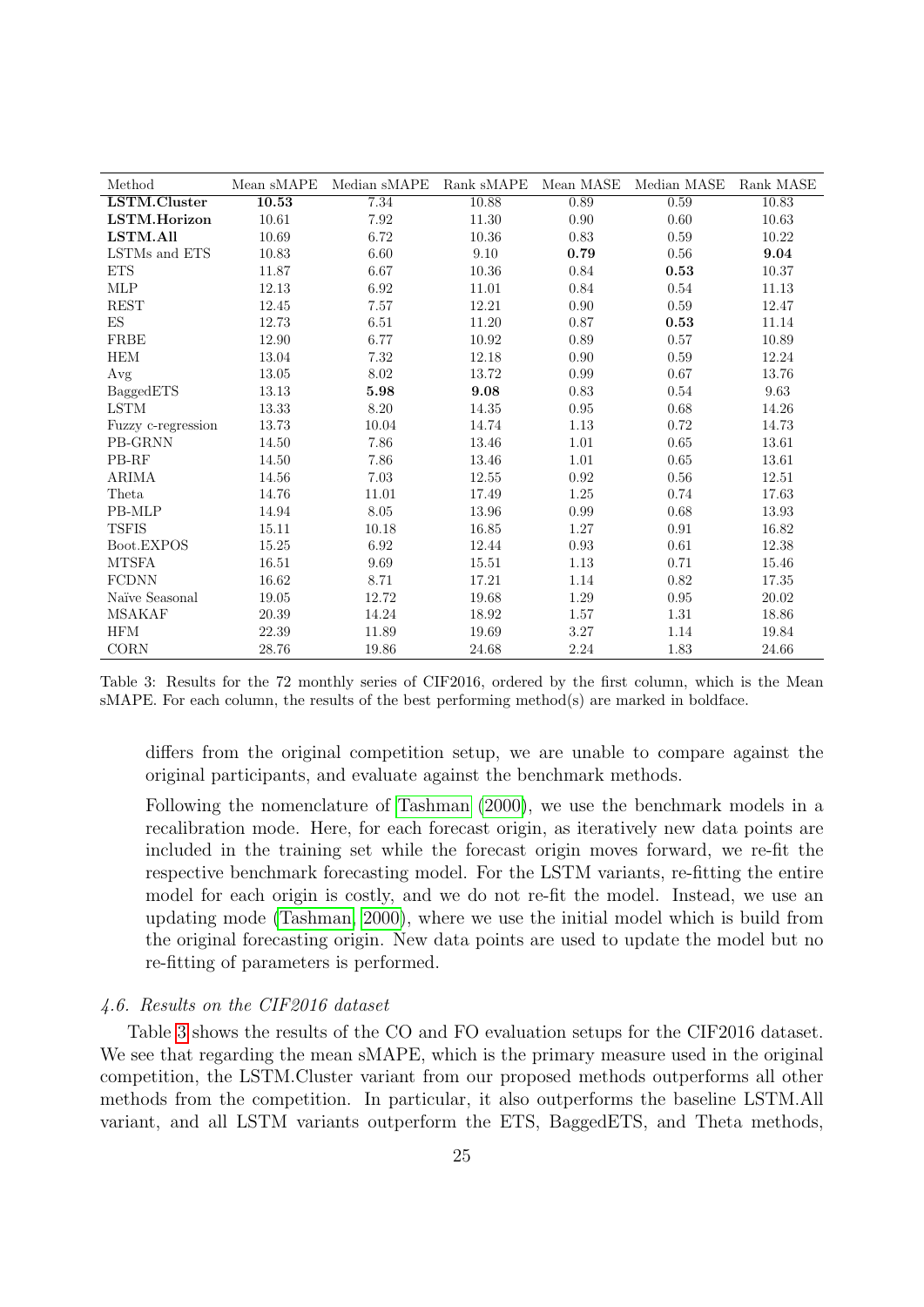| Method             | $p_{Hoch}$             |
|--------------------|------------------------|
| BaggedETS          |                        |
| LSTMs and ETS      | 0.634                  |
| ES                 | 0.634                  |
| <b>ETS</b>         | 0.634                  |
| MLP                | 0.634                  |
| FRBE               | 0.273                  |
| Boot.EXPOS         | 0.273                  |
| <b>HEM</b>         | 0.216                  |
| <b>LSTM.ALL</b>    | 0.216                  |
| <b>REST</b>        | 0.216                  |
| ARIMA              | 0.154                  |
| LSTM.Cluster       | 0.092                  |
| PB.RF              | 0.056                  |
| PB.GRNN            | 0.056                  |
| LSTM.Horizon       | 0.048                  |
| PB.MLP             | 0.042                  |
| MTSFA              | $2.22 \times 10^{-4}$  |
| Avg                | $1.45 \times 10^{-4}$  |
| Fuzzy.c.regression | $1.43 \times 10^{-4}$  |
| <b>LSTM</b>        | $7.55 \times 10^{-5}$  |
| TSFIS              | $3.27 \times 10^{-6}$  |
| <b>FCDNN</b>       | $1.31 \times 10^{-4}$  |
| Theta              | $1.28 \times 10^{-9}$  |
| MSAKAF             | $5.77 \times 10^{-11}$ |
| <b>HFM</b>         | $5.68 \times 10^{-12}$ |
| Naïve Seasonal     | $3.34 \times 10^{-12}$ |
| CORN               | $4.51 \times 10^{-23}$ |

<span id="page-25-0"></span>Table 4: Results of statistical testing for the CIF2016 dataset, including original participants' results and our results (printed in boldface). Adjusted p-values calculated from the aligned Friedman test with Hochberg's post-hoc procedure are shown. A horizontal line is used to separate the methods that perform significantly worse than the best method from the ones that do not. We see that the LSTM.All and the proposed LSTM.Cluster variants do not perform significantly worse compared to the best method BaggedETS.

which can be seen as the state of the art for forecasting monthly data. Considering the other measures, the results change quite drastically, and traditional univariate methods such as BaggedETS often outperform our methods. This can be attributed to the peculiarities of the CIF2016 dataset. The dataset contains 48 artificially generated time series that may not contain useful cross-series information. This claim is strengthened by the fact that already the BaggedETS submission to the competition outperformed all other methods in this subset, in particular the LSTM methods (Stěpnička and Burda, 2016).

For the first step of our statistical testing evaluation, where we compare the LSTM variants among themselves, the corresponding aligned Friedman test has an overall  $p$ -value of 0.8010, which highlights that these differences are insignificant and all LSTM methods should be considered to have comparable performance on this dataset.

As the second step of our statistical testing evaluation, we compare the LSTM variants against the other participant methods from the CIF2016 competition. The aligned Friedman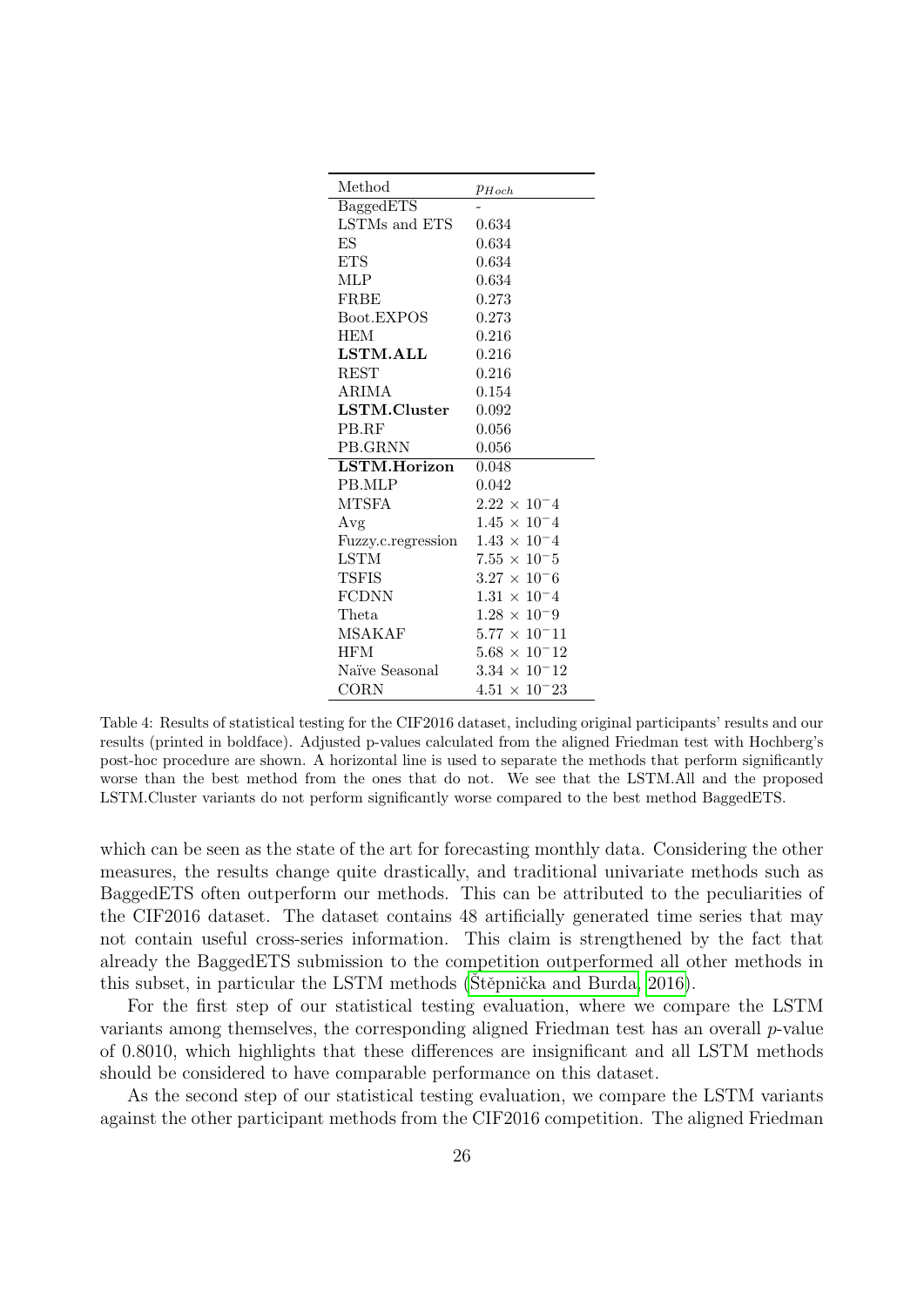| Method         | Mean sMAPE | Median sMAPE | Rank sMAPE | Mean MASE | Median MASE | Rank MASE |
|----------------|------------|--------------|------------|-----------|-------------|-----------|
| LSTM.Horizon   | 9.80       | 7.08         | 5.50       | 0.79      | 0.61        | 5.38      |
| LSTM.Cluster   | 9.95       | 7.01         | 3.75       | 0.81      | 0.61        | 3.88      |
| <b>ETS</b>     | 10.76      | 6.59         | 3.25       | 0.78      | 0.52        | 3.06      |
| BaggedETS      | 10.77      | 5.97         | 2.12       | 0.76      | 0.48        | 2.31      |
| ES             | 11.04      | 6.56         | 3.00       | 0.78      | 0.49        | 3.06      |
| LSTM.All       | 11.10      | 6.97         | 4.25       | 0.78      | 0.63        | 4.25      |
| ARIMA          | 12.76      | 7.28         | 6.38       | 0.83      | 0.55        | 6.31      |
| Naïve Seasonal | 19.82      | 12.09        | 7.75       | l.38      | 0.99        | 7.75      |

<span id="page-26-0"></span>Table 5: Results of the rolling origin evaluation on selected benchmarks, using the Mean sMAPE measure, for the 72 monthly series of CIF2016, in ascending order. For each column, the results of the best performing method(s) are marked in boldface.

test for multiple comparisons results in an overall p-value of  $7.84 \times 10^{-6}$ . Hence, these differences are highly significant, and Table [4](#page-25-0) shows the associated post-hoc testing. The BaggedETS method achieves the best ranking and is used as the control method. We see that the LSTM.All and LSTM.Cluster variants do not perform significantly worse than this control method.

Table [5](#page-26-0) shows the evaluation summary of the RO setup, where the proposed LSTM.Horizon variant obtains the best Mean sMAPE, outperforming the baseline LSTM.All variant and all other state-of-the-art univariate forecasting methods such as ETS, BaggedETS, ES, ARIMA, and Na¨ıve Seasonal. On all the other error measures, BaggedETS performs best, which is consistent with the particularities of this dataset as discussed earlier.

# 4.7. Results on the NN5 dataset

Table [6](#page-27-0) shows the original results of the CO setup for the NN5 forecasting competition data, together with results of our methods. It can be seen that the proposed LSTM.Cluster variant performs better than the LSTM.All variant, and reaches a  $6<sup>th</sup>$  overall rank. Note that the proposed LSTM.Horizon variant is not benchmarked against the NN5 dataset, as no additional information is available in this case.

Table [7](#page-27-1) and Table [8](#page-28-1) provide results of the FO and RO setup evaluations on the NN5 dataset. As for the NN5 the forecasts from the original participants are not available, both FO and RO evaluations, as well as the statistical testing, are performed using the benchmark methods.

We see that the LSTM.Cluster variant consistently outperforms the LSTM.ALL variant across all error measures and both for fixed and rolling origin. However, the methods are not able to outperform the exponential smoothing benchmarks, ES and ETS.

The paired Wilcoxon signed-rank test gives an overall p-value of  $7.22 \times 10^{-4}$ , within the two LSTM variants. Therefore, the differences among the LSTM variants, LSTM.Cluster and LSTM.All are highly significant.

Table [9](#page-28-2) shows the results of the second step of our statistical testing evaluation. The overall result of the aligned Friedman rank sum test is a p-value of  $6.59 \times 10^{-11}$ , which is highly significant. The ETS method performs best and is used as the control method. Also,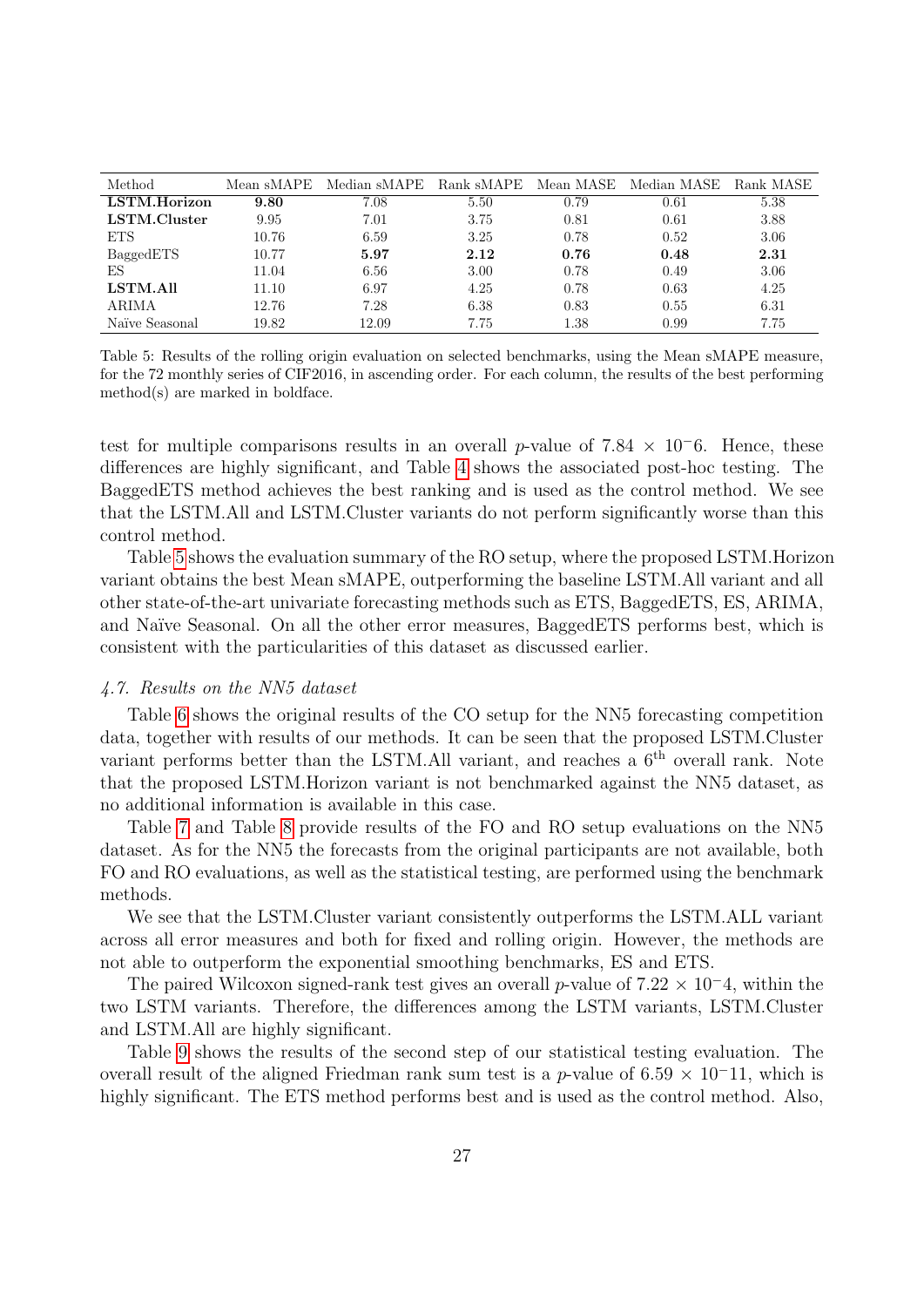| Contender Name   | Mean sMAPE |
|------------------|------------|
| Wildi            | 19.9       |
| Andrawis         | 20.4       |
| Vogel            | 20.5       |
| D'yakonov        | 20.6       |
| Noncheva         | 21.1       |
| LSTM.Cluster     | 21.6       |
| Rauch            | 21.7       |
| Luna             | 21.8       |
| Lagoo            | 21.9       |
| Wichard          | 22.1       |
| Gao              | 22.3       |
| LSTM.All         | 23.4       |
| Puma-Villanueva  | 23.7       |
| Autobox(Reilly)  | 24.1       |
| Lewicke          | 24.5       |
| <b>Brentnall</b> | 24.8       |
| Dang             | 25.3       |
| Pasero           | 25.3       |
| Adeodato         | 25.3       |
| undisclosed      | 26.8       |
| undisclosed      | 27.3       |
| Tung             | 28.1       |
| Naïve Seasonal   | 28.8       |
| undisclosed      | 33.1       |
| undisclosed      | 36.3       |
| undisclosed      | 41.3       |
| undisclosed      | 45.4       |
| Naïve Level      | 48.4       |
| undisclosed      | 53.5       |

<span id="page-27-0"></span>Table 6: Original Mean sMAPE results for the 111 daily series of the NN5, together with the results from our methods, in ascending order.

| Method         | Mean sMAPE | Median sMAPE | Rank sMAPE | Mean MASE | Median MASE | Rank MASE |
|----------------|------------|--------------|------------|-----------|-------------|-----------|
| ES             | 21.44      | 20.29        | 3.12       | 0.86      | 0.80        | 2.91      |
| <b>ETS</b>     | 21.46      | 20.57        | 3.07       | 0.86      | 0.81        | 3.05      |
| BaggedETS      | 21.46      | 20.57        | 3.07       | 0.87      | 0.84        | 3.19      |
| LSTM.Cluster   | 21.66      | 20.71        | 3.85       | 0.94      | 0.89        | 4.35      |
| LSTM.All       | 23.46      | 21.75        | 4.51       | 0.96      | 0.93        | 5.04      |
| ARIMA          | 25.29      | 21.74        | 4.66       | 0.97      | 0.90        | 4.32      |
| Naïve Seasonal | 26.49      | 23.31        | 5.73       | 1.01      | 0.94        | 5.15      |

<span id="page-27-1"></span>Table 7: Results of the fixed origin evaluation for the 111 daily series of NN5, ordered by the first column, which is the Mean sMAPE. For each column, the results of the best performing method(s) are marked in boldface.

according to Table [9,](#page-28-2) we see that the baseline LSTM method performs significantly worse than the control method, whereas the LSTM.Cluster variant does not.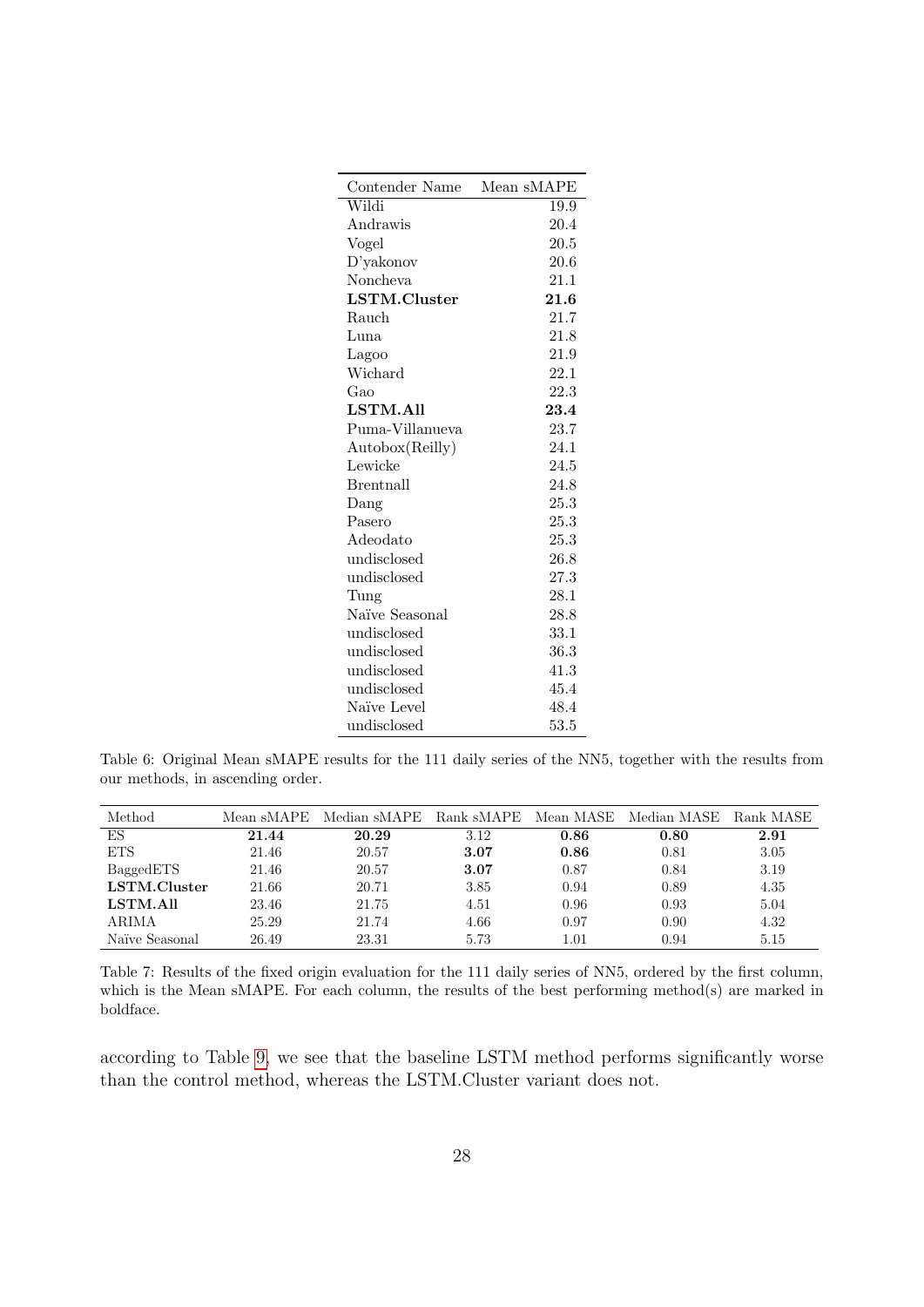| Method         | Mean sMAPE | Median sMAPE | Rank sMAPE | Mean MASE | Median MASE | Rank MASE |
|----------------|------------|--------------|------------|-----------|-------------|-----------|
| ES             | 22.18      | 20.75        | 2.66       | 0.87      | 0.83        | 2.50      |
| <b>ETS</b>     | 22.24      | 20.56        | 2.63       | 0.87      | 0.83        | 2.47      |
| BaggedETS      | 22.39      | 20.80        | 3.00       | 0.88      | 0.86        | 3.00      |
| LSTM.Cluster   | 23.38      | 22.27        | 4.18       | 0.93      | 0.89        | 4.30      |
| LSTM.All       | 23.89      | 22.44        | 4.87       | 0.95      | 0.93        | 4.83      |
| ARIMA          | 23.96      | 22.61        | 3.85       | 0.96      | 0.94        | 4.11      |
| Naïve Seasonal | 28.23      | 26.10        | 6.81       | $1.10\,$  | 1.04        | 6.78      |

<span id="page-28-1"></span>Table 8: Results of the rolling origin evaluation, ordered by the Mean sMAPE measure, for the 111 daily series of NN5, in ascending order. For each column, the results of the best performing method(s) are marked in boldface.

| Method         | $p_{Hoch}$             |
|----------------|------------------------|
| <b>ETS</b>     |                        |
| BaggedETS      | 1                      |
| ES             | 1                      |
| LSTM.Cluster   | 0.233                  |
| LSTM.All       | $5.03 \times 10^{-8}$  |
| ARIMA          | $4.28 \times 10^{-11}$ |
| Naïve Seasonal | $3.77 \times 10^{-22}$ |
|                |                        |

<span id="page-28-2"></span>Table 9: Results of statistical testing for NN5 data, using the results of the selected benchmarks and the LSTM variants. ETS performs best, and ES, BaggedETS, and LSTM.Cluster do not perform significantly worse.

## <span id="page-28-0"></span>5. Conclusions

Nowadays, large quantities of related and similar time series are available in many application cases. To exploit the similarities between multiple time series, recently methods to build global models across such time series databases have been introduced. One very promising approach in this space are Long Short-Term Memory networks, a special type of recurrent neural networks.

However, in the presence of disparate time series, the accuracy of such a model may degenerate, and accounting for the notion of similarity between the time series becomes necessary. Motivated by this need, we have proposed a forecasting framework that exploits the cross-series information in a set of time series by building separate models for subgroups of time series, specified by an automatic clustering methodology.

We have evaluated our proposed methodology on two benchmark competition datasets, and have achieved competitive results. On the CIF2016 dataset, our methods outperform all the other methods from the competition with respect to the evaluation metric used in the competition, and in the NN5 competition dataset our method ranks  $6<sup>th</sup>$  overall, and achieves consistent improvements over the baseline LSTM model. The results indicate that the LSTM is a competitive method, effectively exploiting similarities of the time series and therewith being able to outperform state-of-the-art univariate forecasting methods. Subgrouping of similar time series with our proposed methodology augments the accuracy of this baseline LSTM model in many situations.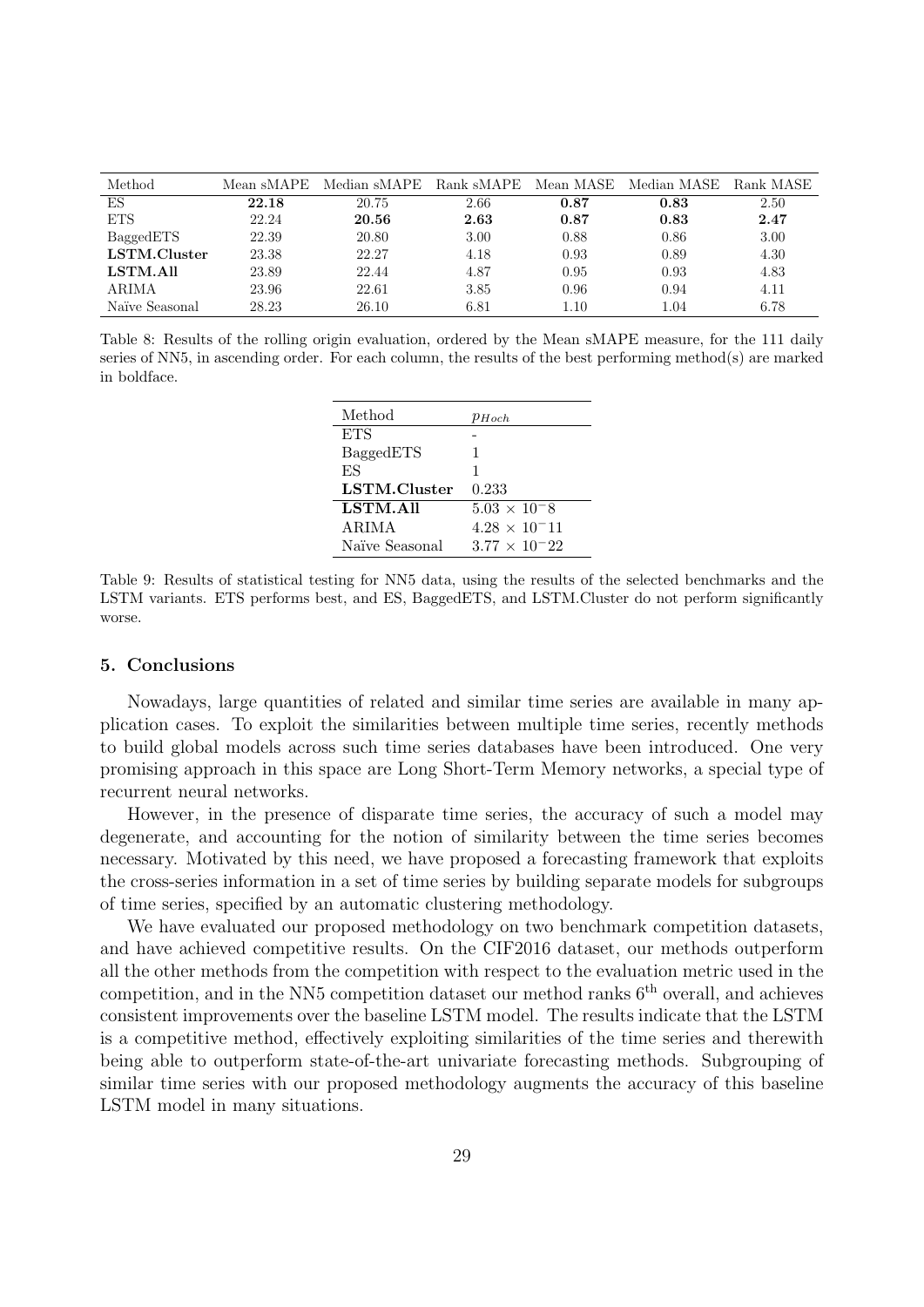#### References

#### References

- <span id="page-29-1"></span>Adya, M., Collopy, F., Sep. 1998. How effective are neural networks at forecasting and prediction? a review and evaluation. J. Forecast. 17 (5-6), 481–495.
- <span id="page-29-11"></span>Aghabozorgi, S., Seyed Shirkhorshidi, A., Ying Wah, T., Oct. 2015. Time-series clustering – a decade review. Inf. Syst. 53, 16–38.
- <span id="page-29-10"></span>Armstrong, J. S., Jan. 2006. Findings from evidence-based forecasting: Methods for reducing forecast error. Int. J. Forecast. 22 (3), 583–598.
- <span id="page-29-6"></span>Barrow, D. K., Crone, S. F., Oct. 2016. A comparison of AdaBoost algorithms for time series forecast combination. Int. J. Forecast. 32 (4), 1103–1119.
- <span id="page-29-8"></span>Barrow, D. K., Crone, S. F., Kourentzes, N., Jul. 2010. An evaluation of neural network ensembles and model selection for time series prediction. In: The 2010 International Joint Conference on Neural Networks (IJCNN). pp. 1–8.
- <span id="page-29-7"></span>Ben Taieb, S., Bontempi, G., Atiya, A., Sorjamaa, A., 2011. A review and comparison of strategies for multi-step ahead time series forecasting based on the NN5 forecasting competition.
- <span id="page-29-16"></span>Bengio, Y., Simard, P., Frasconi, P., 1994. Learning long-term dependencies with gradient descent is difficult. IEEE Trans. Neural Netw. 5 (2), 157–166.
- <span id="page-29-4"></span>Bergmeir, C., Hyndman, R. J., Benítez, J. M., 2016. Bagging exponential smoothing methods using STL decomposition and Box–Cox transformation. Int. J. Forecast. 32 (2), 303–312.
- <span id="page-29-12"></span>Berkhin, P., 2006. A survey of clustering data mining techniques. In: Kogan, J., Nicholas, C., Teboulle, M. (Eds.), Grouping Multidimensional Data: Recent Advances in Clustering. Springer Berlin Heidelberg, Berlin, Heidelberg, pp. 25–71.
- <span id="page-29-19"></span>Box, G. E. P., Cox, D. R., 1964. An analysis of transformations. J. R. Stat. Soc. Series B Stat. Methodol. 26 (2), 211–252.
- <span id="page-29-5"></span>Box, G. E. P., Jenkins, G. M., Reinsel, G. C., Ljung, G. M., 2015. Time Series Analysis: Forecasting and Control. John Wiley & Sons.
- <span id="page-29-17"></span>Cleveland, R. B., Cleveland, W. S., Terpenning, I., 1990. STL: A seasonal-trend decomposition procedure based on loess. J. Off. Stat. 6 (1), 3.
- <span id="page-29-14"></span>Connor, J., Atlas, L. E., Martin, D. R., 1992. Recurrent networks and NARMA modeling. In: Moody, J. E., Hanson, S. J., Lippmann, R. P. (Eds.), Advances in Neural Information Processing Systems 4. Morgan-Kaufmann, pp. 301–308.
- <span id="page-29-15"></span>Connor, J. T., Martin, R. D., Atlas, L. E., 1994. Recurrent neural networks and robust time series prediction. IEEE Trans. Neural Netw. 5 (2), 240–254.
- <span id="page-29-20"></span>Crone, S. F., 2008. NN5 competition. <http://www.neural-forecasting-competition.com/NN5/>, accessed: 2017-8-18.
- <span id="page-29-0"></span>Crone, S. F., Hibon, M., Nikolopoulos, K., 2011. Advances in forecasting with neural networks? empirical evidence from the NN3 competition on time series prediction. Int. J. Forecast. 27 (3), 635–660.
- <span id="page-29-2"></span>Cybenko, G., Dec. 1989. Approximation by superpositions of a sigmoidal function. Math. Control Signals Systems 2 (4), 303–314.
- <span id="page-29-21"></span>Davydenko, A., Fildes, R., Jul. 2013. Measuring forecasting accuracy: The case of judgmental adjustments to SKU-level demand forecasts. Int. J. Forecast. 29 (3), 510–522.
- <span id="page-29-9"></span>Duan, Y., Lv, Y., Wang, F.-Y., Nov. 2016. Travel time prediction with LSTM neural network. In: 2016 IEEE 19th International Conference on Intelligent Transportation Systems (ITSC). pp. 1053–1058.
- <span id="page-29-13"></span>Elman, J. L., Mar. 1990. Finding structure in time. Cogn. Sci. 14 (2), 179–211.
- <span id="page-29-18"></span>Faraway, J., Chatfield, C., Jun. 2008. Time series forecasting with neural networks: a comparative study using the air line data. J. R. Stat. Soc. Ser. C Appl. Stat. 47 (2), 231–250.
- <span id="page-29-3"></span>Fei, M., Yeung, D. Y., 2015. Temporal models for predicting student dropout in massive open online courses. In: 2015 IEEE International Conference on Data Mining Workshop (ICDMW). pp. 256–263.
- <span id="page-29-22"></span>Fernando, 2017. bayesian-optimization: Bayesian optimization of hyperparameters.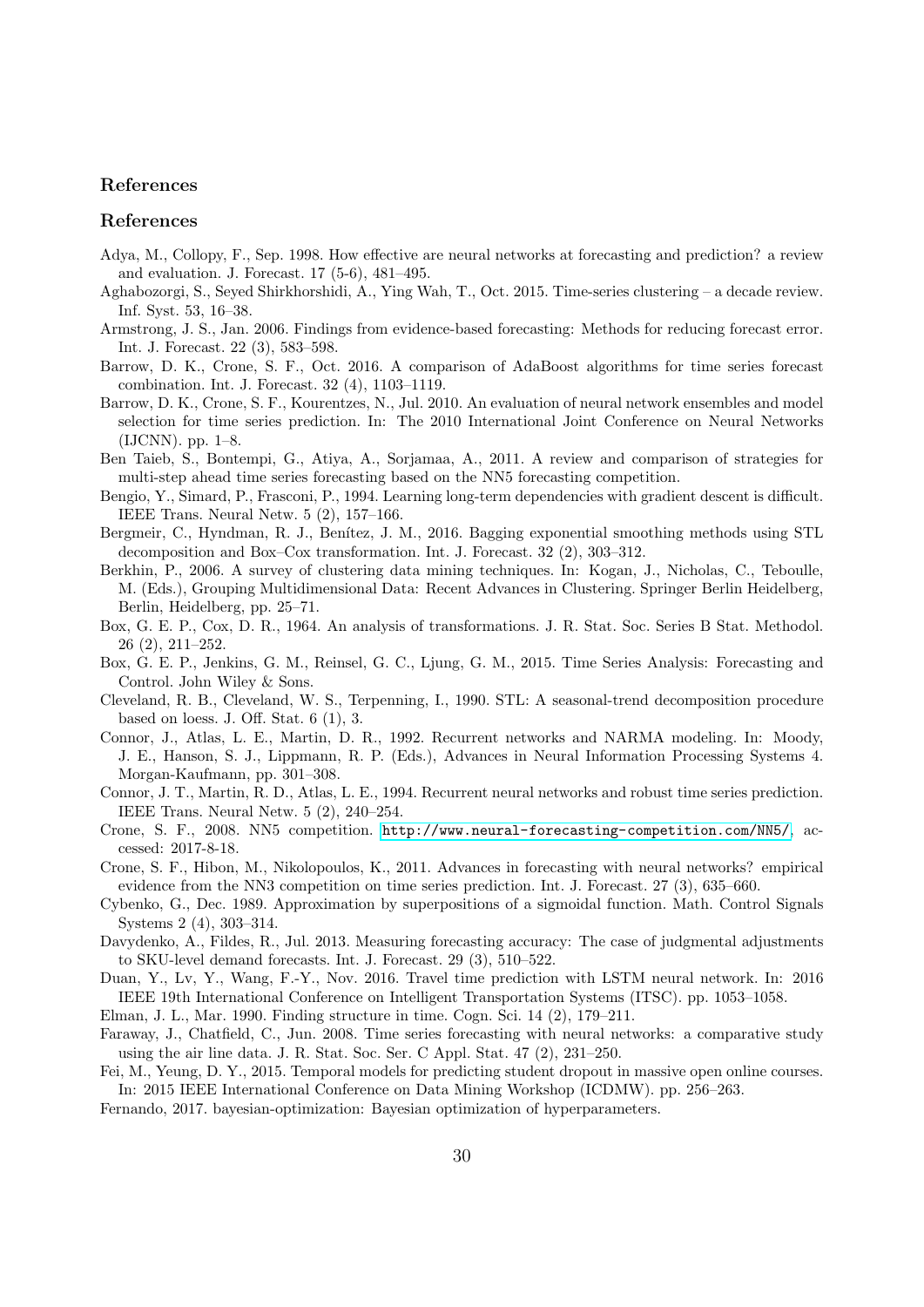- <span id="page-30-11"></span>Fulcher, B. D., Jones, N. S., Dec. 2014. Highly comparative Feature-Based Time-Series classification. IEEE Trans. Knowl. Data Eng. 26 (12), 3026–3037.
- <span id="page-30-26"></span>García, S., Fernández, A., Luengo, J., Herrera, F., May 2010. Advanced nonparametric tests for multiple comparisons in the design of experiments in computational intelligence and data mining: Experimental analysis of power. Inf. Sci. 180 (10), 2044–2064.
- <span id="page-30-17"></span>Gers, F. A., Schmidhuber, J., Cummins, F., 2000. Learning to forget: continual prediction with LSTM. Neural Comput. 12 (10), 2451–2471.
- <span id="page-30-12"></span>Goodfellow, I., Bengio, Y., Courville, A., Bengio, Y., 2016. Deep learning. Vol. 1. MIT press Cambridge.
- <span id="page-30-5"></span>Graves, A., r. Mohamed, A., Hinton, G., 2013. Speech recognition with deep recurrent neural networks. In: 2013 IEEE International Conference on Acoustics, Speech and Signal Processing. ieeexplore.ieee.org, pp. 6645–6649.
- <span id="page-30-24"></span>Guerrero, V. M., Jan. 1993. Time-series analysis supported by power transformations. J. Forecast. 12 (1), 37–48.
- <span id="page-30-22"></span>Hans Franses, P., Mar. 1992. Testing for seasonality. Econ. Lett. 38 (3), 259–262.
- <span id="page-30-3"></span>Hartmann, C., Hahmann, M., Lehner, W., Rosenthal, F., Oct. 2015. Exploiting big data in time series forecasting: A cross-sectional approach. In: 2015 IEEE International Conference on Data Science and Advanced Analytics (DSAA). pp. 1–10.
- <span id="page-30-14"></span>Hochreiter, S., 1991. Untersuchungen zu dynamischen neuronalen netzen. Diploma, Technische Universität München 91.
- <span id="page-30-15"></span>Hochreiter, S., Schmidhuber, J., 1997. Long Short-Term memory. Neural Comput. 9 (8), 1735–1780.
- <span id="page-30-4"></span>Hornik, K., Jan. 1991. Approximation capabilities of multilayer feedforward networks. Neural Netw. 4 (2), 251–257.
- <span id="page-30-7"></span>Hyndman, R., Koehler, A. B., Keith Ord, J., Snyder, R. D., 2008. Forecasting with Exponential Smoothing: The State Space Approach. Springer Science & Business Media.
- <span id="page-30-23"></span>Hyndman, R. J., Feb. 2014. Detecting seasonality. Blog.
- <span id="page-30-19"></span>Hyndman, R. J., Athanasopoulos, G., 2014. Forecasting: principles and practice. OTexts.
- <span id="page-30-20"></span>Hyndman, R. J., Athanasopoulos, G., Razbash, S., Schmidt, D., Zhou, Z., Khan, Y., Bergmeir, C., Wang, E., 2015a. forecast: Forecasting functions for time series and linear models. R package version 6 (6), 7.
- <span id="page-30-0"></span>Hyndman, R. J., Billah, B., 2003. Unmasking the theta method. Int. J. Forecast. 19 (2), 287–290.
- <span id="page-30-25"></span>Hyndman, R. J., Koehler, A. B., 2006. Another look at measures of forecast accuracy. Int. J. Forecast.
- <span id="page-30-8"></span>Hyndman, R. J., Wang, E., Laptev, N., Nov. 2015b. Large-Scale unusual time series detection. In: 2015 IEEE International Conference on Data Mining Workshop (ICDMW). pp. 1616–1619.
- <span id="page-30-1"></span>Ilies, I., Jaeger, H., Kosuchinas, O., Rincon, M., others, 2007. Stepping forward through echoes of the past: forecasting with echo state networks. URL: http://www. neural-forecastingcompetition. com/downloads/methods/27-NN3 Herbert Jaeger report. pdf.
- <span id="page-30-21"></span>Khandakar, Y., Hyndman, R. J., 2008. Automatic time series forecasting: the forecast package for R. J. Stat. Softw. 27 (03).
- <span id="page-30-2"></span>Kourentzes, N., Barrow, D. K., Crone, S. F., Jul. 2014a. Neural network ensemble operators for time series forecasting. Expert Syst. Appl. 41 (9), 4235–4244.
- <span id="page-30-9"></span>Kourentzes, N., Barrow, D. K., Crone, S. F., Jul. 2014b. Neural network ensemble operators for time series forecasting. Expert Syst. Appl. 41 (9), 4235–4244.
- <span id="page-30-16"></span>Längkvist, M., Karlsson, L., Loutfi, A., 2014. A review of unsupervised feature learning and deep learning for time-series modeling. Pattern Recognit. Lett. 42, 11–24.
- <span id="page-30-13"></span>Le, Q. V., Jaitly, N., Hinton, G. E., 2015. A simple way to initialize recurrent networks of rectified linear units.
- <span id="page-30-10"></span>Lee, C.-Y., Xie, S., Gallagher, P., Zhang, Z., Tu, Z., Feb. 2015. Deeply-Supervised nets. In: Artificial Intelligence and Statistics. pp. 562–570.
- <span id="page-30-6"></span>Lipton, Z. C., Kale, D. C., Elkan, C., Wetzel, R., 2015. Learning to diagnose with LSTM recurrent neural networks.
- <span id="page-30-18"></span>Makridakis, S., Andersen, A., Carbone, R., Fildes, R., Hibon, M., Lewandowski, R., Newton, J., Parzen, E., Winkler, R., 1982. The accuracy of extrapolation (time series) methods: Results of a forecasting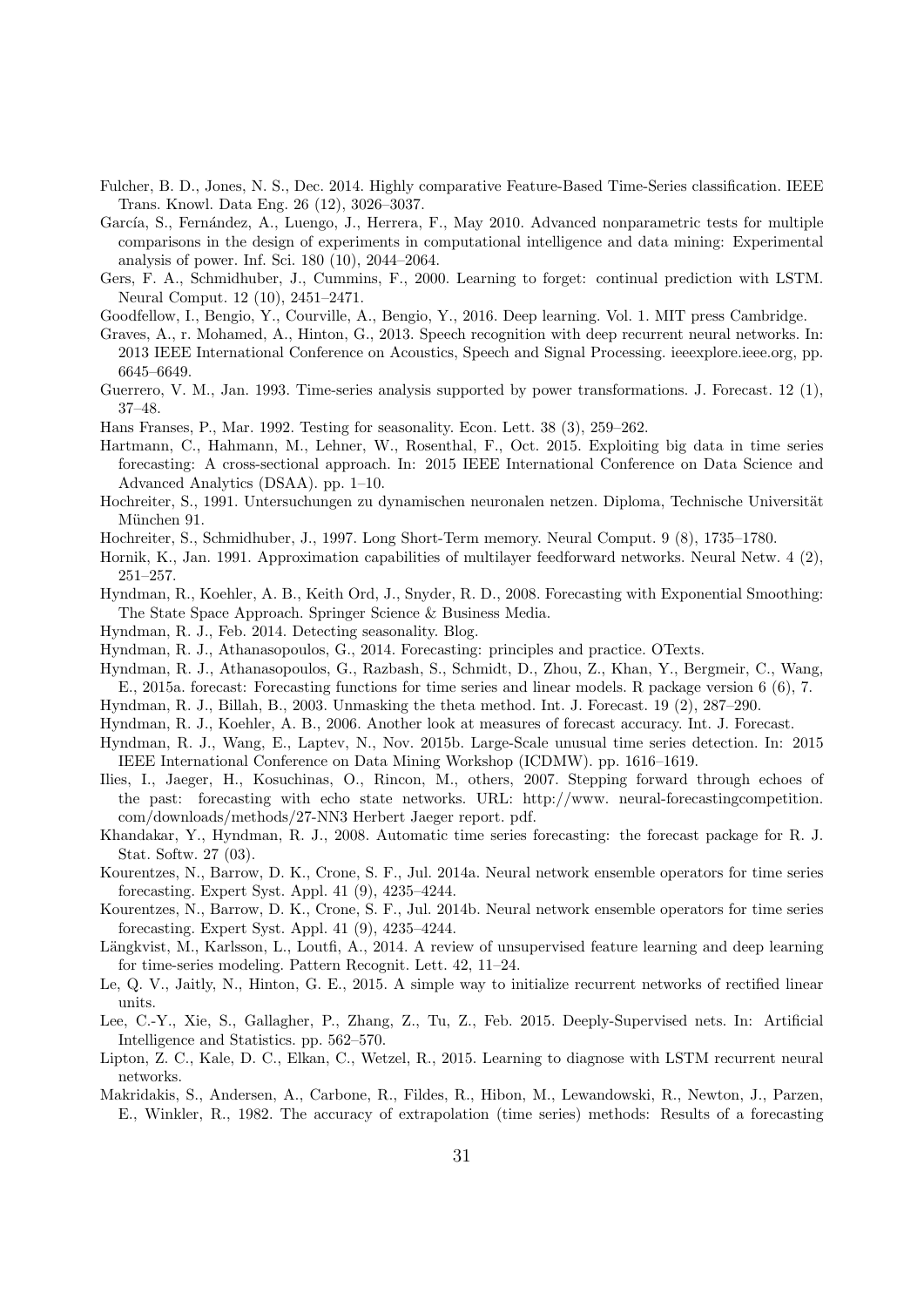competition. J. Forecast. 1 (2), 111–153.

- <span id="page-31-0"></span>Makridakis, S., Hibon, M., 2000. The M3-Competition: results, conclusions and implications. Int. J. Forecast. 16 (4), 451–476.
- <span id="page-31-17"></span>Marseguerra, M., Minoggio, S., Rossi, A., Zio, E., 1992. Neural networks prediction and fault diagnosis applied to stationary and non stationary ARMA modeled time series. Prog. Nuclear Energy 27 (1), 25–36.
- <span id="page-31-3"></span>Mikolov, T., Karafiát, M., Burget, L., Cernock\'y, J., Khudanpur, S., 2010. Recurrent neural network based language model. In: Interspeech. Vol. 2. fit.vutbr.cz, p. 3.
- <span id="page-31-11"></span>Mörchen, F., 2003. Time series feature extraction for data mining using DWT and DFT.
- <span id="page-31-10"></span>Nanopoulos, A., Alcock, R., Manolopoulos, Y., 2001. Information Processing and Technology. Nova Science Publishers, Inc., Commack, NY, USA, Ch. Feature-based Classification of Time-series Data, pp. 49–61.
- <span id="page-31-1"></span>Nelson, M., Hill, T., Remus, W., O'Connor, M., 1999. Time series forecasting using neural networks: should the data be deseasonalized first? J. Forecast. 18 (5), 359–367.
- <span id="page-31-19"></span>Ord, K., Fildes, R. A., Kourentzes, N., 2017. Principles of Business Forecasting.2nd ed. Wessex Press Publishing Co.
- <span id="page-31-5"></span>Pawlowski, K., Kurach, K., 2015. Detecting methane outbreaks from time series data with deep neural networks. In: Rough Sets, Fuzzy Sets, Data Mining, and Granular Computing. Springer, Cham, pp. 475–484.
- <span id="page-31-14"></span>Prokhorov, D. V., Feldkarnp, L. A., Tyukin, I. Y., 2002. Adaptive behavior with fixed weights in RNN: an overview. In: Neural Networks, 2002. IJCNN '02. Proceedings of the 2002 International Joint Conference on. Vol. 3. pp. 2018–2022.
- <span id="page-31-13"></span>R2RT Blog, 2016. Written memories: Understanding, deriving and extending the LSTM R2RT. [https://r2rt.com/written-memories-understanding-deriving-and-extending-the-lstm.](https://r2rt.com/written-memories-understanding-deriving-and-extending-the-lstm.html) [html](https://r2rt.com/written-memories-understanding-deriving-and-extending-the-lstm.html), accessed: 2017-9-10.
- <span id="page-31-2"></span>Rahman, M. M., Islam, M. M., Murase, K., Yao, X., 2016. Layered ensemble architecture for time series forecasting. IEEE Trans Cybern 46 (1), 270–283.
- <span id="page-31-12"></span>Robinson, A. J., Fallside, F., 1987. The utility driven dynamic error propagation network. University of Cambridge Department of Engineering.
- <span id="page-31-18"></span>Schapire, R. E., 2003. The boosting approach to machine learning: An overview. In: Denison, D. D., Hansen, M. H., Holmes, C. C., Mallick, B., Yu, B. (Eds.), Nonlinear Estimation and Classification. Springer New York, New York, NY, pp. 149–171.
- <span id="page-31-9"></span>Scott Armstrong, J., 2001. Evaluating forecasting methods. In: Principles of Forecasting. International Series in Operations Research & Management Science. Springer, Boston, MA, pp. 443–472.
- <span id="page-31-15"></span>Seide, F., Agarwal, A., 2016. CNTK: Microsoft's Open-Source Deep-Learning toolkit. In: Proceedings of the 22Nd ACM SIGKDD International Conference on Knowledge Discovery and Data Mining. KDD '16. ACM, New York, NY, USA, pp. 2135–2135.

<span id="page-31-16"></span><span id="page-31-6"></span>Shannon, C. E., 1948. A mathematical theory of communication. Bell System Technical Journal 27, 379–423.

- Smyl, S., 2016. Forecasting short time series with LSTM neural networks. [https://gallery.cortanaintelligence.com/Tutorial/](https://gallery.cortanaintelligence.com/Tutorial/ Forecasting-Short-Time-Series-with-LSTM-Neural-Networks-2) [Forecasting-Short-Time-Series-with-LSTM-Neural-Networks-2](https://gallery.cortanaintelligence.com/Tutorial/ Forecasting-Short-Time-Series-with-LSTM-Neural-Networks-2), accessed: 2017-8-28.
- <span id="page-31-8"></span>Smyl, S., Kuber, K., 2016. Data preprocessing and augmentation for multiple short time series forecasting with recurrent neural networks. In: 36th International Symposium on Forecasting.
- <span id="page-31-20"></span>Snoek, J., Larochelle, H., Adams, R. P., 2012. Practical bayesian optimization of machine learning algorithms. In: Pereira, F., Burges, C. J. C., Bottou, L., Weinberger, K. Q. (Eds.), Advances in Neural Information Processing Systems 25. Curran Associates, Inc., pp. 2951–2959.
- <span id="page-31-7"></span>Stěpnička, M., Burda, M., 2016. Computational intelligence in forecasting (CIF) 2016 time series forecasting competition. In: IEEE WCCI 2016, JCNN-13 Advances in Computational Intelligence for Applied Time Series Forecasting (ACIATSF).
- <span id="page-31-4"></span>Sutskever, I., Vinyals, O., Le, Q. V., 2014. Sequence to sequence learning with neural networks. In: Ghahramani, Z., Welling, M., Cortes, C., Lawrence, N. D., Weinberger, K. Q. (Eds.), Advances in Neural Information Processing Systems 27. Curran Associates, Inc., pp. 3104–3112.